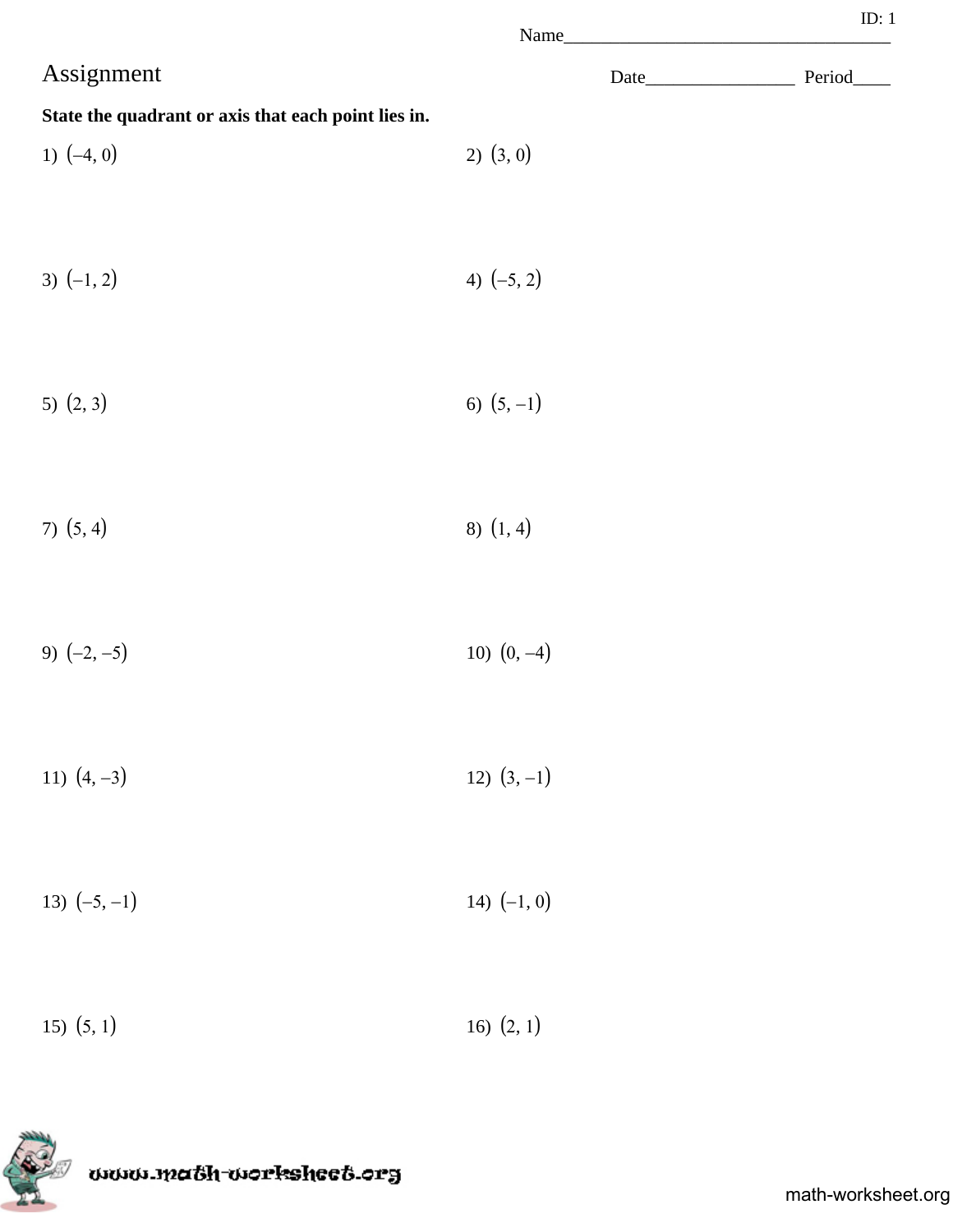| 17) $(-2, 2)$ | 18) $(5, 3)$ |
|---------------|--------------|
|---------------|--------------|

$$
19) (-3, 5) \t\t\t\t\t20) (4, 5)
$$

$$
21) (-4, -5) \t\t\t\t22) (2, -5)
$$

23)  $(-5, -2)$  24)  $(-3, 2)$ 

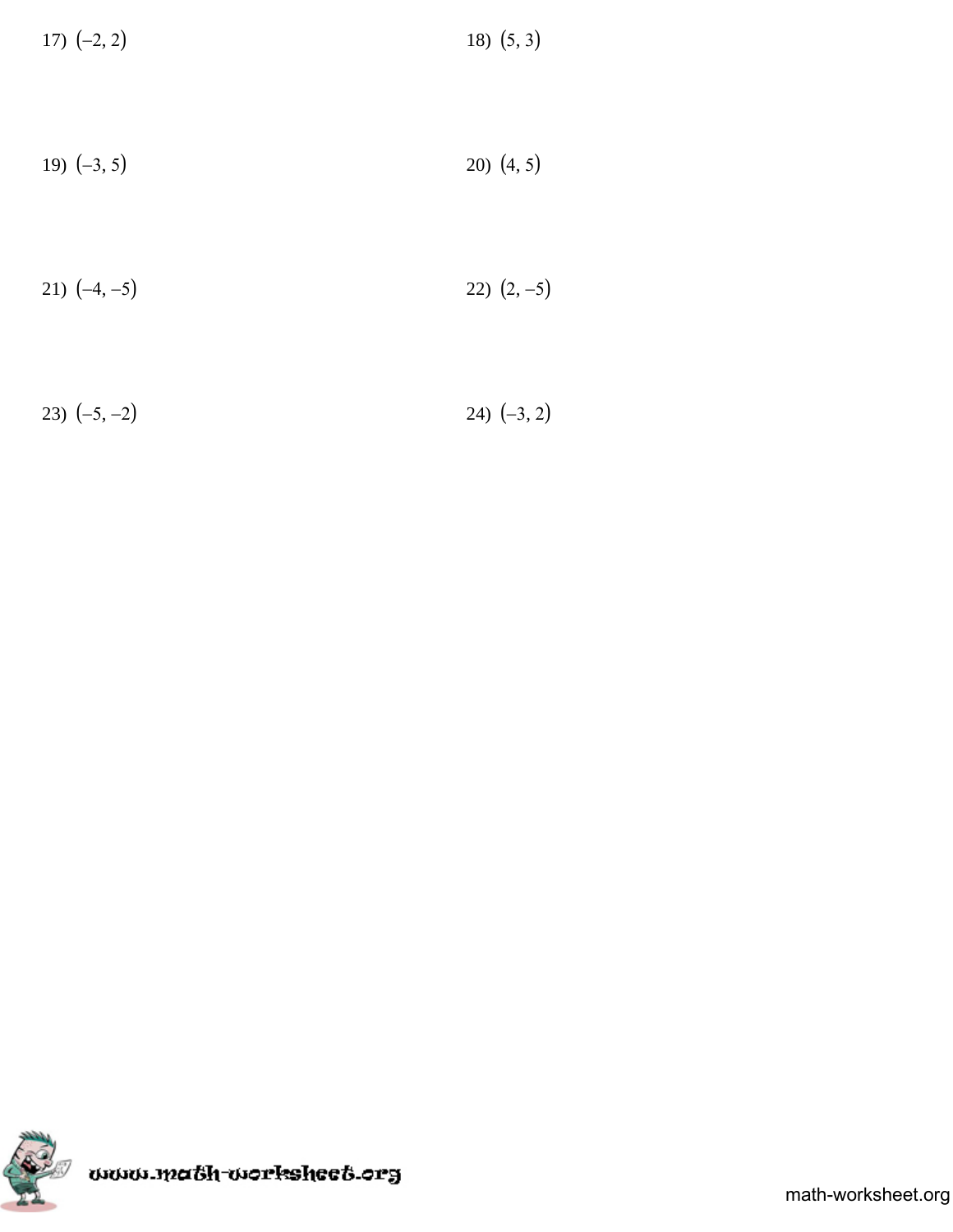## Answers to Assignment (ID: 1)

| $1)$ x-axis | $2)$ x-axis  | $3)$ II   | $4)$ II  |
|-------------|--------------|-----------|----------|
| $5)$ I      | $6)$ IV      | $7)$ I    | 8) I     |
| 9) III      | $10)$ y-axis | $11)$ IV  | $12)$ IV |
| $13)$ III   | $14)$ x-axis | $15)$ I   | $16)$ I  |
| $17)$ II    | 18) I        | 19) II    | $20)$ I  |
| $21)$ III   | 22) IV       | $23)$ III | $24)$ II |

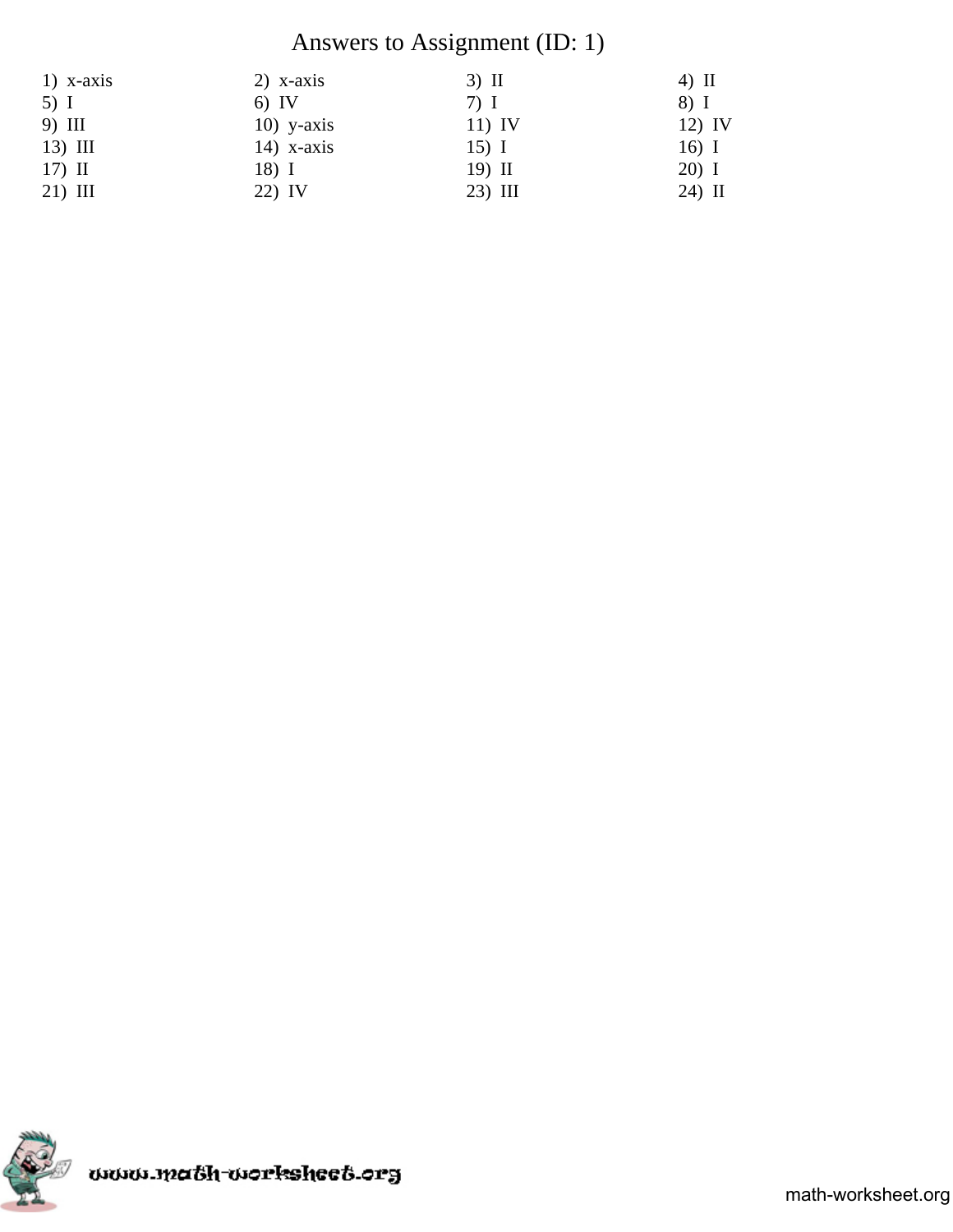|                                                     | Name_          |  |
|-----------------------------------------------------|----------------|--|
| Assignment                                          |                |  |
| State the quadrant or axis that each point lies in. |                |  |
| 1) $(-2, -1)$                                       | 2) $(-5, 0)$   |  |
|                                                     |                |  |
| $3)$ $(1, 1)$                                       | 4) $(-3, 2)$   |  |
|                                                     |                |  |
|                                                     |                |  |
| 5) $(3, 5)$                                         | 6) $(1, 3)$    |  |
|                                                     |                |  |
| 7) $(-4, 3)$                                        | 8) (5, 4)      |  |
|                                                     |                |  |
| 9) $(0, 5)$                                         | 10) $(-5, -5)$ |  |
|                                                     |                |  |
|                                                     |                |  |
| 11) $(3, -5)$                                       | 12) $(0, -5)$  |  |
|                                                     |                |  |
| 13) $(-1, -4)$                                      | 14) $(2, 5)$   |  |
|                                                     |                |  |
| 15) $(-3, 0)$                                       | 16) $(4, 1)$   |  |
|                                                     |                |  |



ID: 2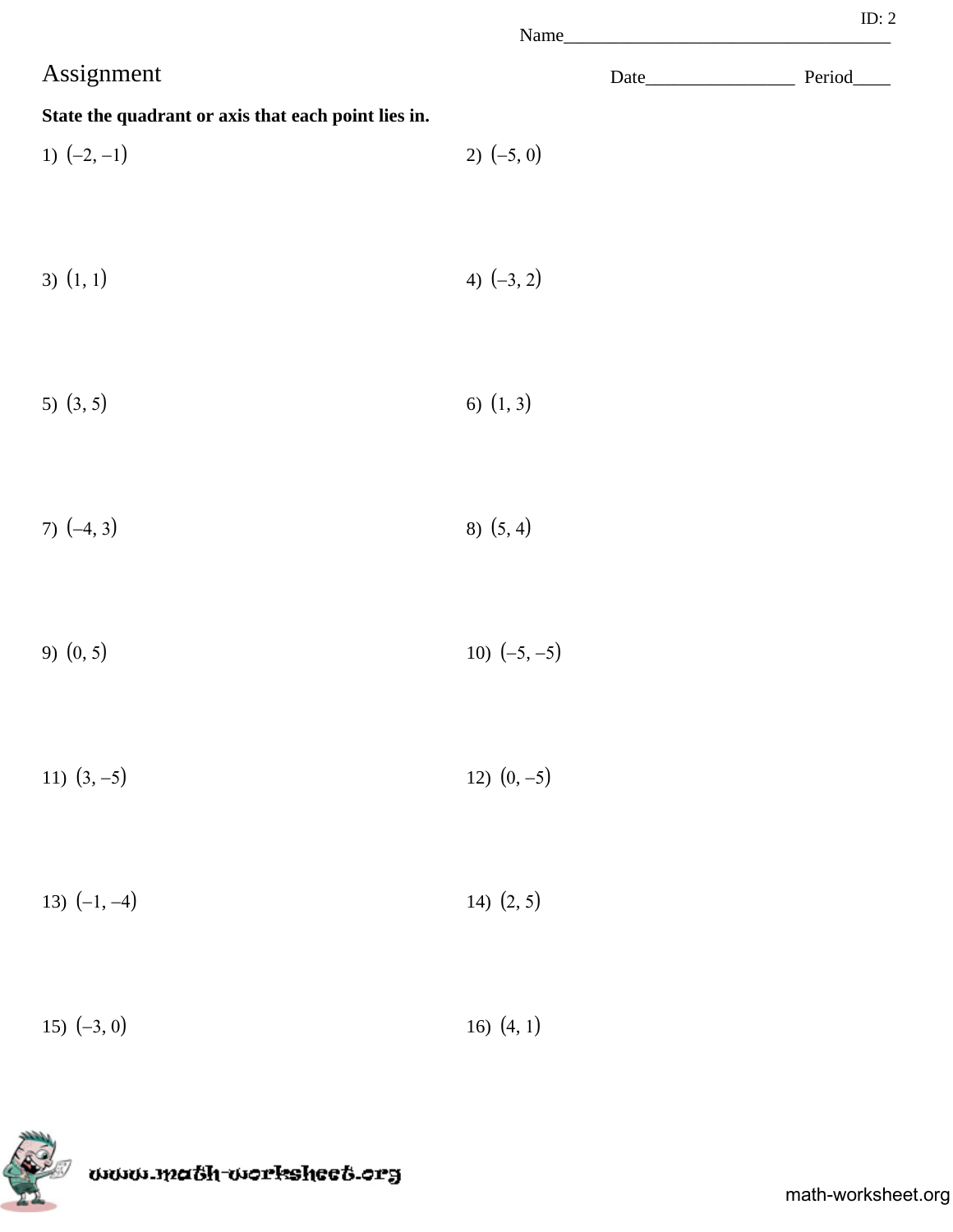| $17)$ $(0, 2)$ | 18) $(-3, -3)$ |
|----------------|----------------|
|----------------|----------------|

$$
(3, 3) \t\t\t\t\t\t\t20) (-1, 4)
$$

$$
21) (-2,-4) \t\t\t\t\t22) (-5,-4)
$$

23)  $(2, -3)$  24)  $(-5, -3)$ 

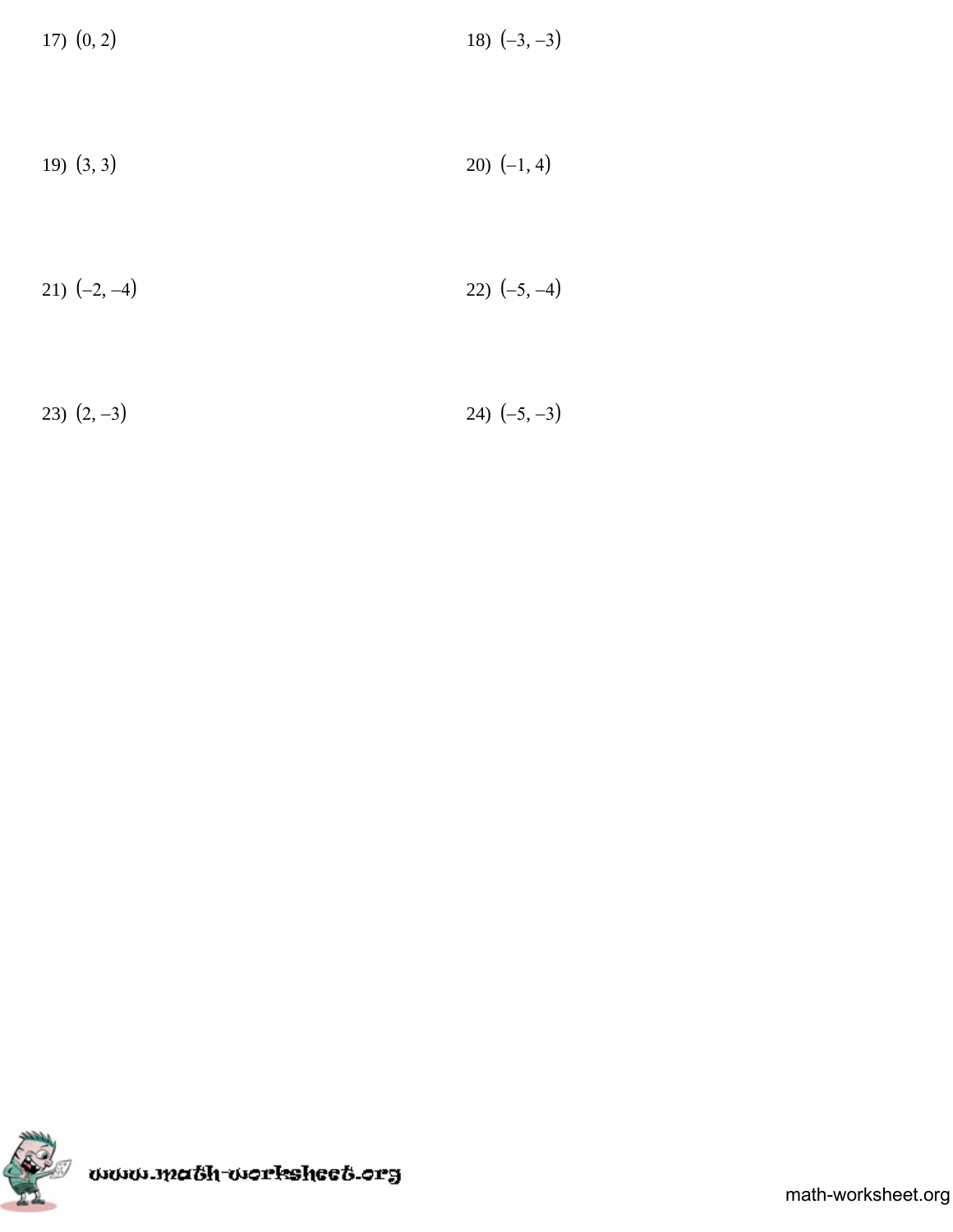## Answers to Assignment (ID: 2)

| $1)$ III     | $2)$ x-axis | $3)$ I       | $4)$ II      |
|--------------|-------------|--------------|--------------|
| $5)$ I       | $6)$ I      | $7)$ II      | 8) I         |
| $9)$ y-axis  | $10)$ III   | $11)$ IV     | $12)$ y-axis |
| $13)$ III    | $14)$ I     | $15)$ x-axis | $16)$ I      |
| $17)$ y-axis | 18) III     | $19)$ I      | 20) II       |
| $21)$ III    | $22)$ III   | $23)$ IV     | 24) III      |

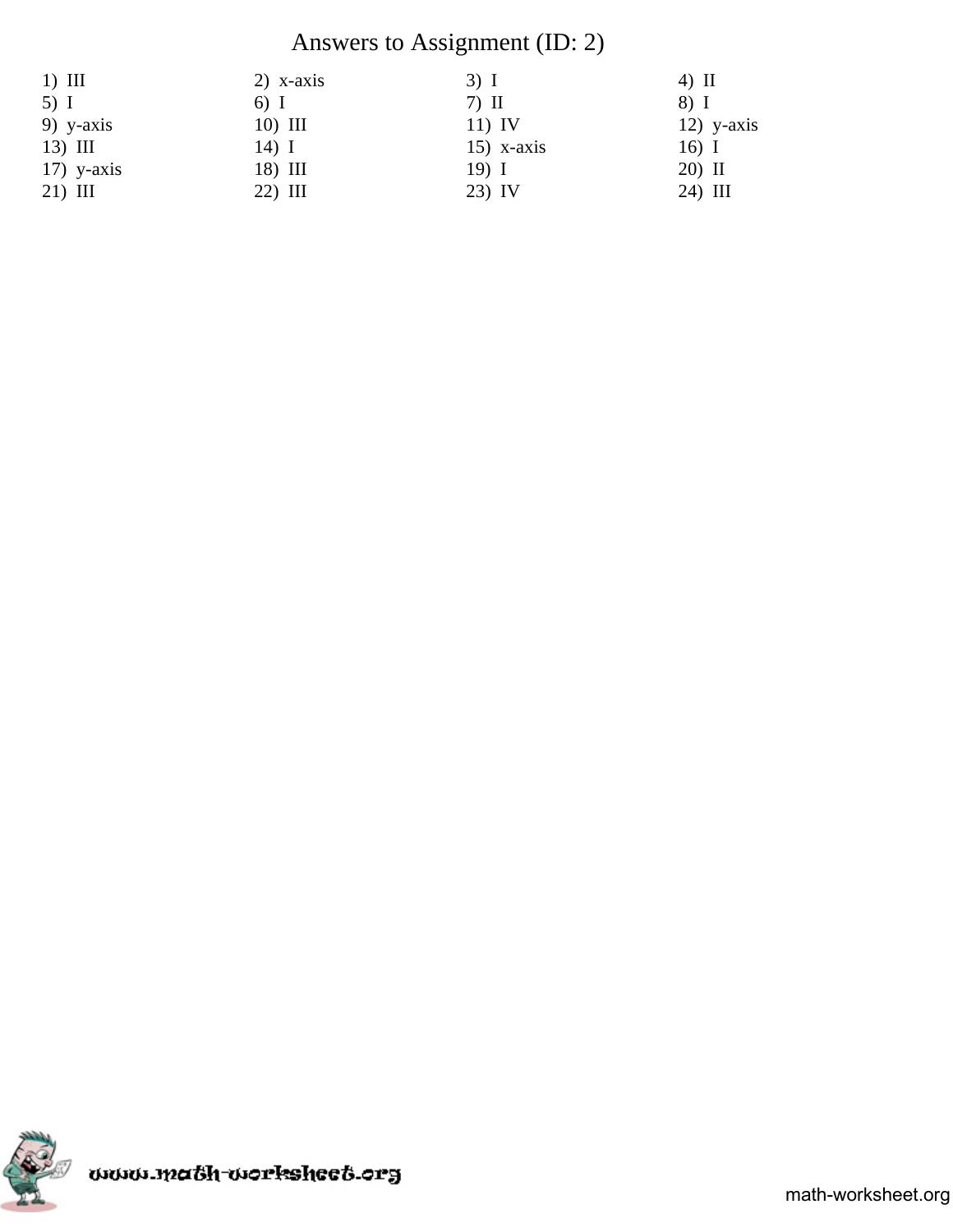|                                                     |                | Name | ID: $3$ |
|-----------------------------------------------------|----------------|------|---------|
| Assignment                                          |                |      |         |
| State the quadrant or axis that each point lies in. |                |      |         |
| 1) $(5, -2)$                                        | 2) $(1, -2)$   |      |         |
| 3) $(-4, -3)$                                       | 4) $(3, 0)$    |      |         |
| 5) $(0, 1)$                                         | 6) $(-4, 1)$   |      |         |
| $7)$ $(3, 2)$                                       | 8) $(2, -1)$   |      |         |
| 9) $(-5, 4)$                                        | 10) $(-2, -5)$ |      |         |
| 11) $(5, -5)$                                       | 12) $(1, -5)$  |      |         |
| 13) $(-2, -3)$                                      | 14) $(-5, 5)$  |      |         |
| 15) $(4, -1)$                                       | 16) $(-3, -2)$ |      |         |

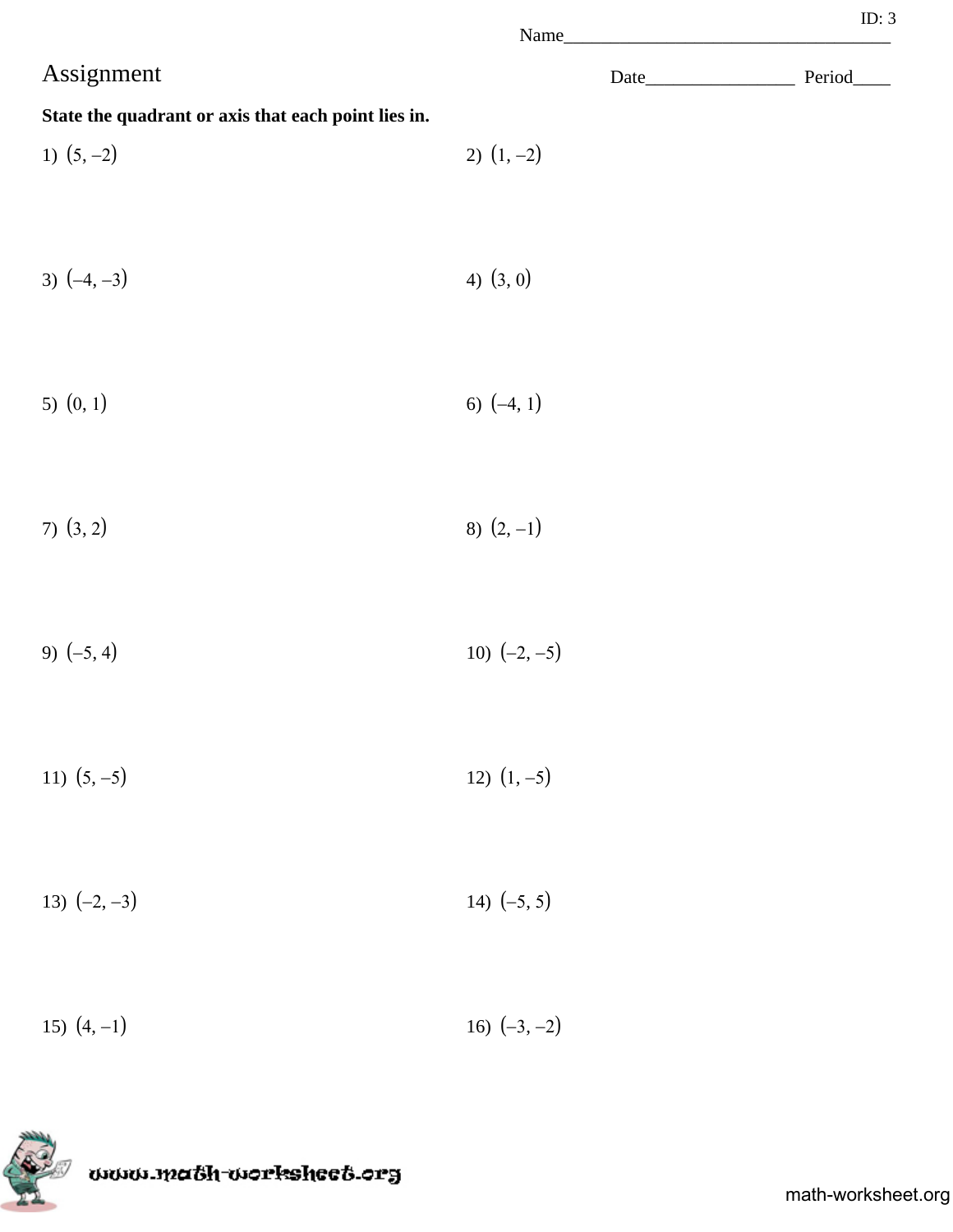| 17) $(-5, 1)$ | 18) $(-1, 2)$ |
|---------------|---------------|
|---------------|---------------|

$$
(5,3) \t\t\t\t\t\t20) (-4,2)
$$

$$
(21) (-2, 4) \t\t\t\t\t\t22) (5, 5)
$$

23)  $(-2, 1)$  24)  $(4, -4)$ 

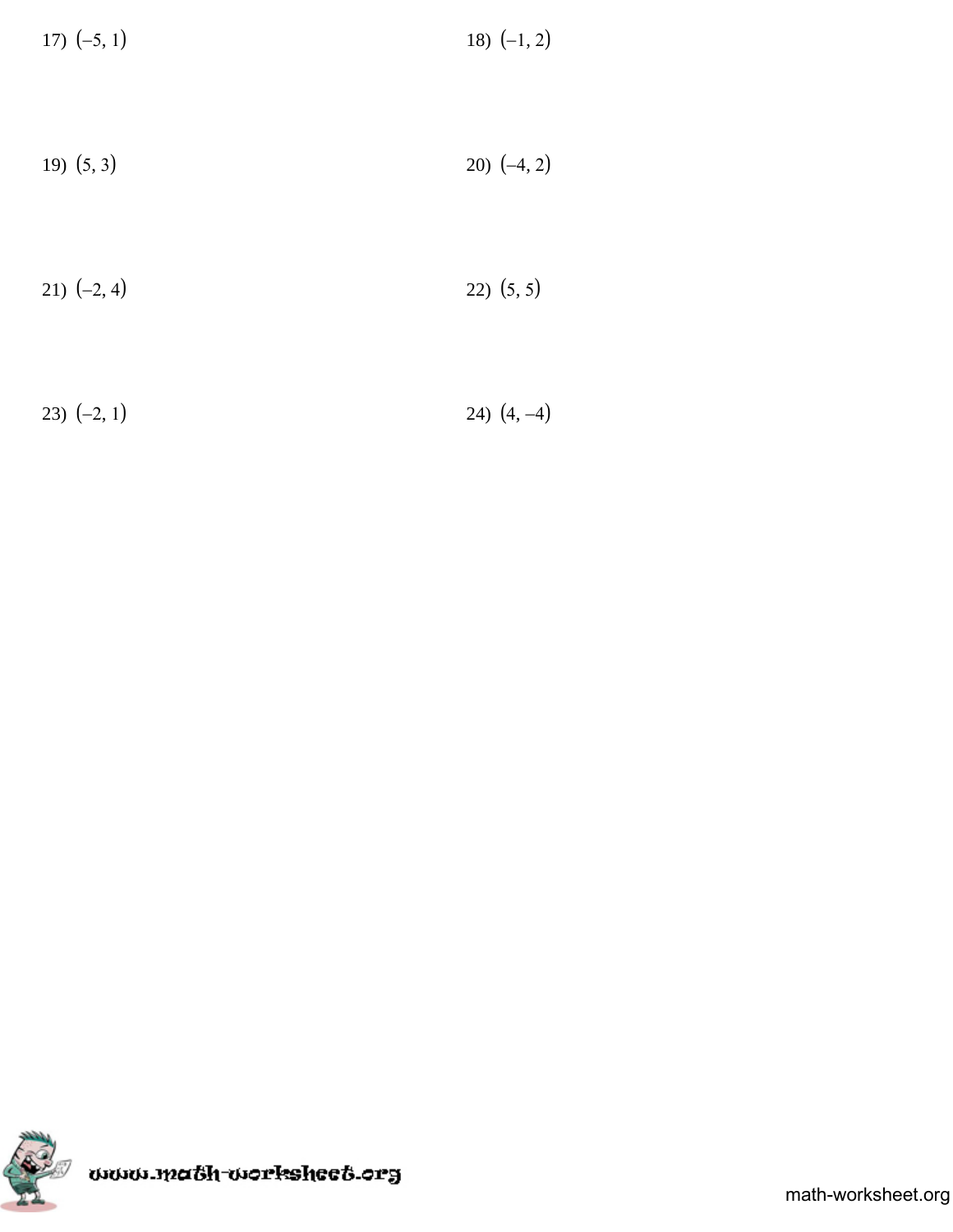## Answers to Assignment (ID: 3)

| $1)$ IV     | $2)$ IV   | $3)$ III | $4)$ x-axis |
|-------------|-----------|----------|-------------|
| $5)$ y-axis | $6)$ II   | $7)$ I   | 8) IV       |
| 9) II       | $10)$ III | $11)$ IV | $12)$ IV    |
| $13)$ III   | $14)$ II  | $15)$ IV | $16)$ III   |
| $17)$ II    | 18) II    | $19)$ I  | 20) II      |
| $21)$ II    | 22) I     | $23)$ II | 24) IV      |

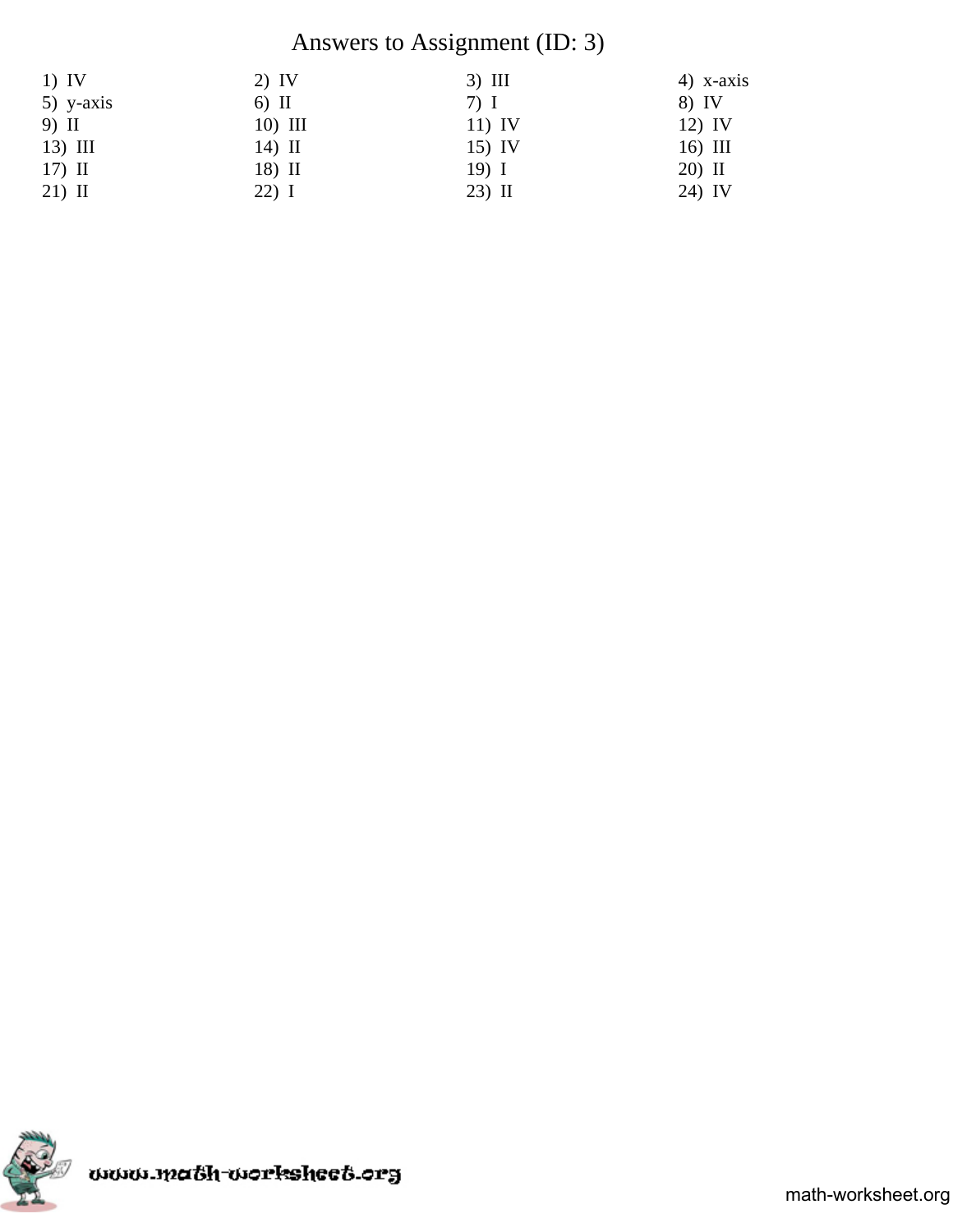|                                                     | Name_         | w.,     |
|-----------------------------------------------------|---------------|---------|
| Assignment                                          | Date          | Period_ |
| State the quadrant or axis that each point lies in. |               |         |
| 1) $(0, -3)$                                        | 2) $(-4, -3)$ |         |
|                                                     |               |         |
| 3) $(3, -1)$                                        | 4) $(0, -1)$  |         |
|                                                     |               |         |
| 5) $(-5, 0)$                                        | 6) $(-4, 2)$  |         |
|                                                     |               |         |
| 7) $(-1, 1)$                                        | 8) $(-5, 1)$  |         |
|                                                     |               |         |
| 9) $(1, 3)$                                         | 10) $(-3, 3)$ |         |
|                                                     |               |         |
| 11) $(5, 4)$                                        | 12) $(-4, 5)$ |         |
|                                                     |               |         |
| 13) $(1, 5)$                                        | 14) $(3, 4)$  |         |
|                                                     |               |         |
| 15) $(-5, -3)$                                      | 16) $(3, -3)$ |         |



www.math-worksheet.org

ID: 4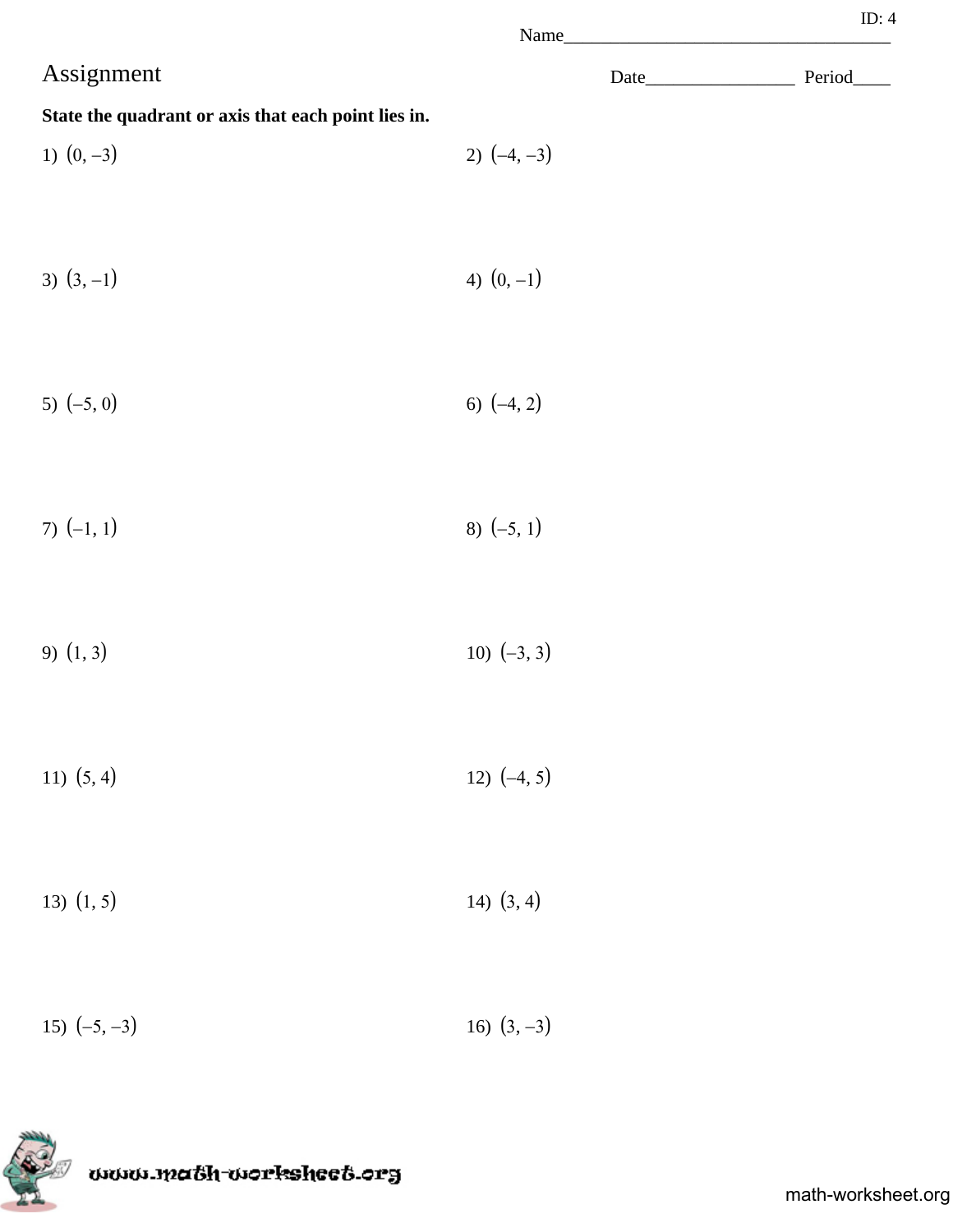| 17) $(-1, -2)$ | 18) $(-5, -2)$  |
|----------------|-----------------|
|                |                 |
| 19) $(-2, 0)$  | $(20)$ $(5, 1)$ |

| 21) $(-3, 2)$ | (4, 3) |
|---------------|--------|
|---------------|--------|

23)  $(0, 4)$  24)  $(3, 5)$ 

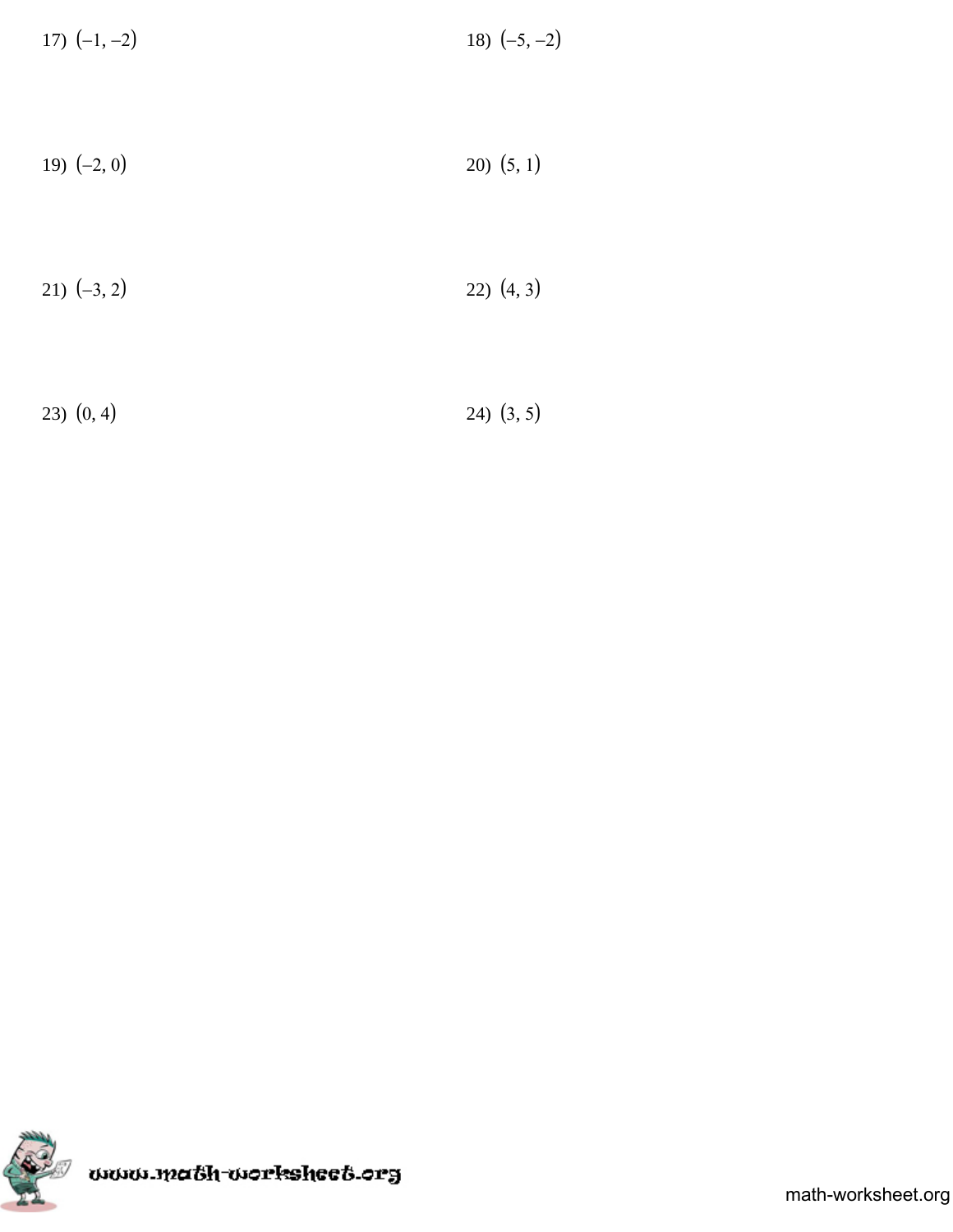## Answers to Assignment (ID: 4)

| $1)$ y-axis | $2)$ III | $3)$ IV      | $4)$ y-axis |
|-------------|----------|--------------|-------------|
| $5)$ x-axis | $6)$ II  | $7)$ II      | 8) II       |
| 9) I        | $10)$ II | $11)$ I      | $12)$ II    |
| $13)$ I     | 14) I    | $15)$ III    | 16) IV      |
| $17)$ III   | 18) III  | $19)$ x-axis | 20) I       |
| $21)$ II    | $22)$ I  | $23)$ y-axis | $24)$ I     |

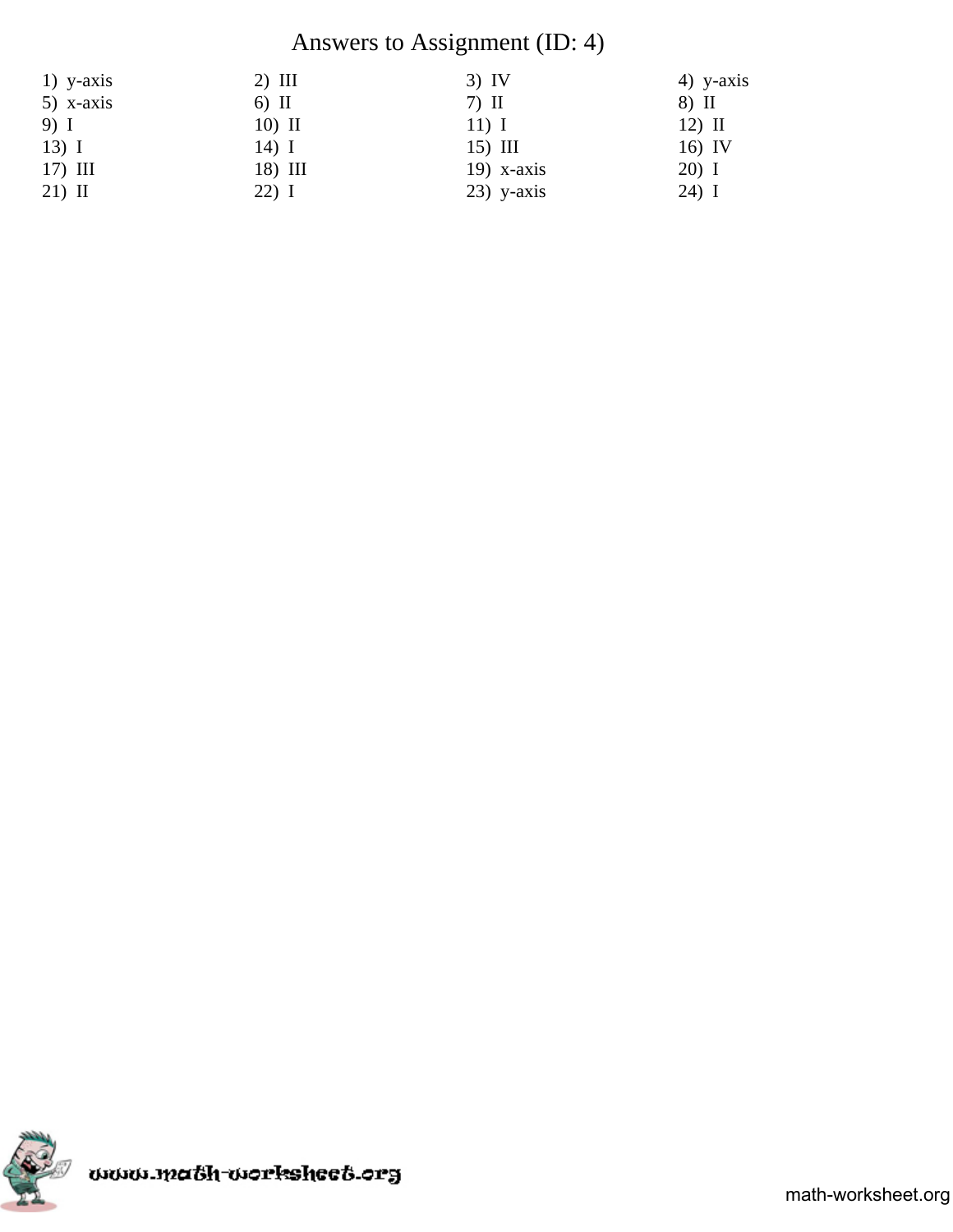|                                                     | Name_          |  |
|-----------------------------------------------------|----------------|--|
| Assignment                                          |                |  |
| State the quadrant or axis that each point lies in. |                |  |
| 1) $(-1, -5)$                                       | 2) $(-4, -5)$  |  |
|                                                     |                |  |
| 3) $(2, -4)$                                        | 4) $(-2, -3)$  |  |
|                                                     |                |  |
| 5) $(-5, -2)$                                       | 6) $(2, -1)$   |  |
|                                                     |                |  |
| 7) $(-3, -1)$                                       | 8) (5,0)       |  |
|                                                     |                |  |
| $9)$ $(1, 0)$                                       | 10) $(4, 2)$   |  |
|                                                     |                |  |
| 11) $(-4, 3)$                                       | 12) (0, 3)     |  |
|                                                     |                |  |
| 13) $(3, 4)$                                        | 14) $(-1, 4)$  |  |
|                                                     |                |  |
| 15) $(-5, -5)$                                      | 16) $(-1, -4)$ |  |



www.ma&h-workshee&.org

ID: 5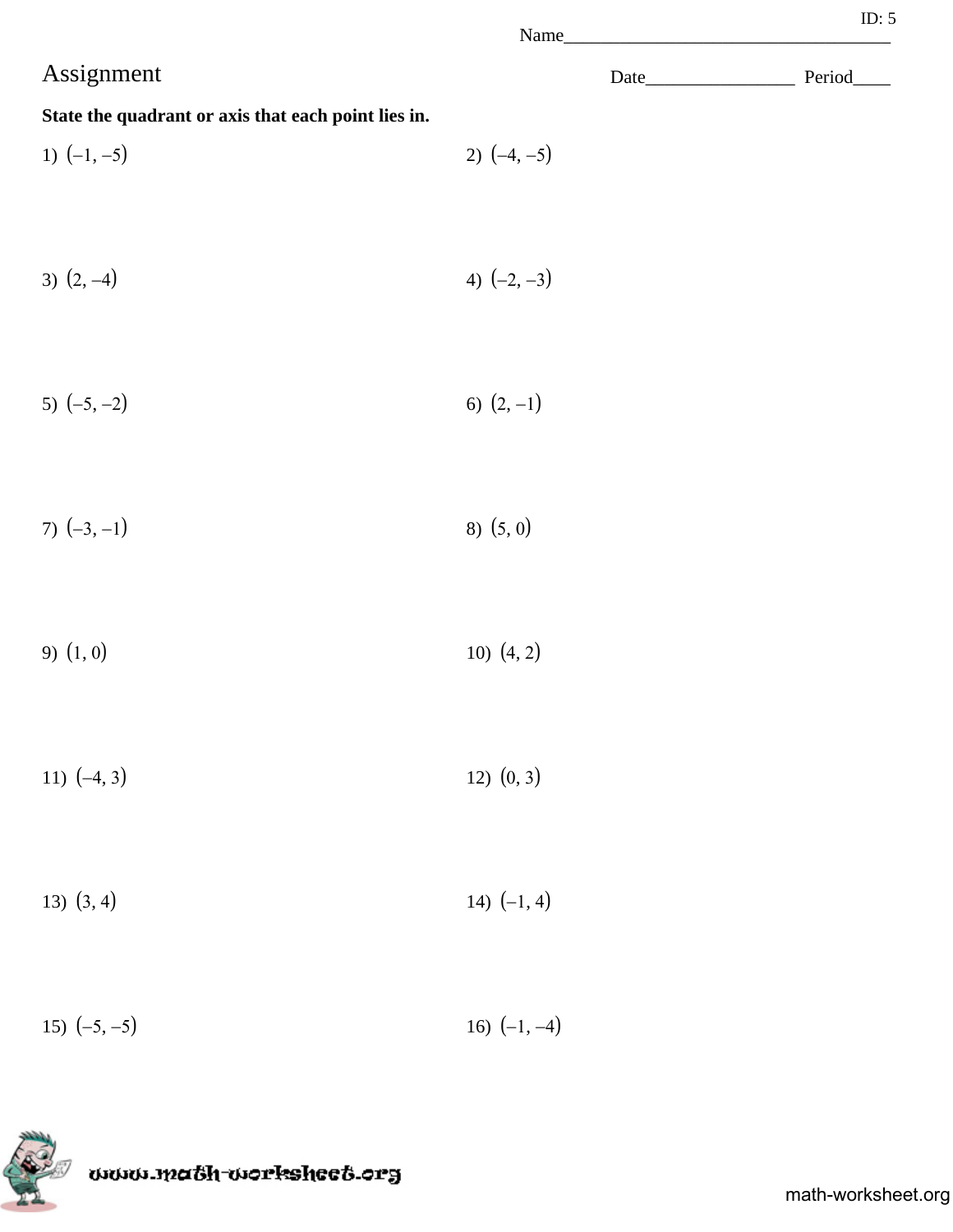| 17) $(1, -3)$ | 18) $(-2, -1)$ |
|---------------|----------------|
|---------------|----------------|

$$
19) (-4, -1) \t\t\t\t20) (-3, 0)
$$

$$
(4, 1) \qquad \qquad 22) (-1, 1)
$$

23)  $(-5, 5)$  24)  $(2, 5)$ 

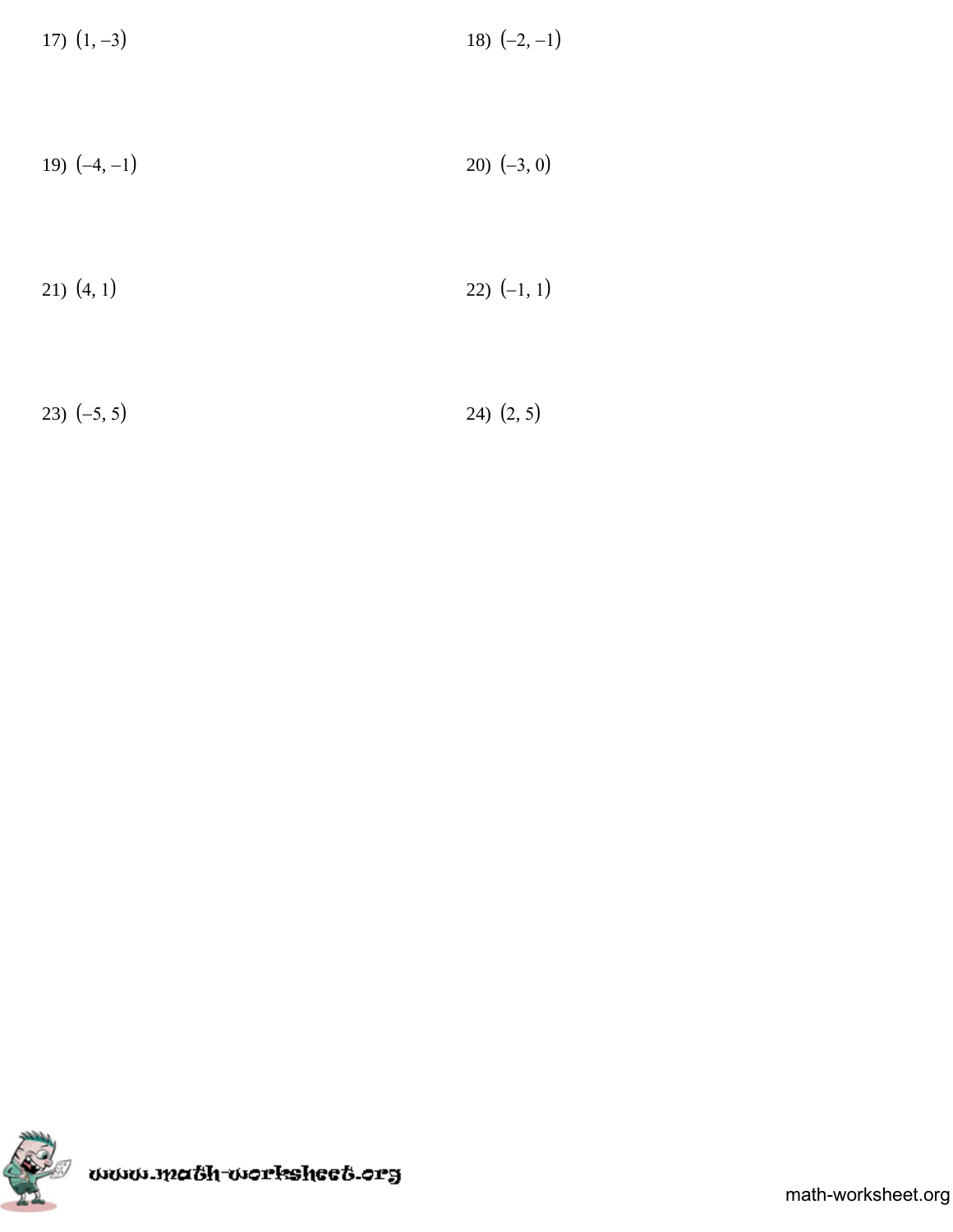## Answers to Assignment (ID: 5)

| $1)$ III    | $2)$ III | $3)$ IV   | $4)$ III     |
|-------------|----------|-----------|--------------|
| $5)$ III    | $6)$ IV  | $7)$ III  | $8)$ x-axis  |
| 9) $x-axis$ | $10)$ I  | $11)$ II  | $12)$ y-axis |
| $13)$ I     | $14)$ II | $15)$ III | $16)$ III    |
| $17)$ IV    | 18) III  | 19) III   | $20)$ x-axis |
| $21)$ I     | 22) II   | 23) II    | 24) I        |

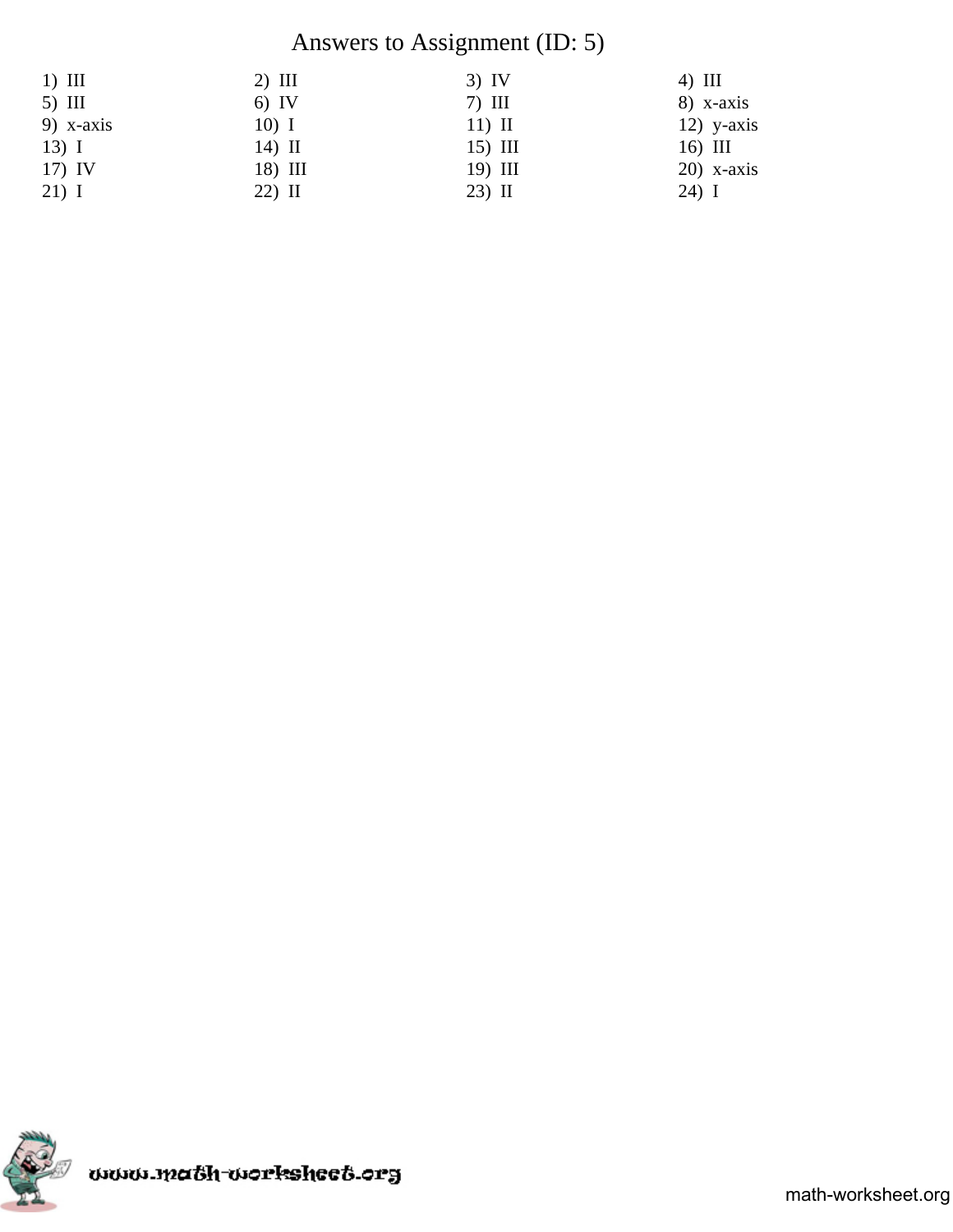|                                                     | Name_         |  |
|-----------------------------------------------------|---------------|--|
| Assignment                                          |               |  |
| State the quadrant or axis that each point lies in. |               |  |
| 1) $(5, -4)$                                        | 2) $(-2, -5)$ |  |
|                                                     |               |  |
| 3) $(1, -3)$                                        | 4) $(-3, -3)$ |  |
|                                                     |               |  |
|                                                     |               |  |
| 5) $(4, -2)$                                        | 6) $(0, -2)$  |  |
|                                                     |               |  |
| 7) $(-4, -1)$                                       | $8)$ $(3, 1)$ |  |
|                                                     |               |  |
| 9) $(0, 1)$                                         | 10) $(-5, 2)$ |  |
|                                                     |               |  |
| 11) $(2, 2)$                                        | 12) $(-5, 3)$ |  |
|                                                     |               |  |
| 13) $(1, 5)$                                        | 14) $(-2, 5)$ |  |
|                                                     |               |  |
|                                                     |               |  |
| 15) $(5, -5)$                                       | 16) $(1, -5)$ |  |



ID: 6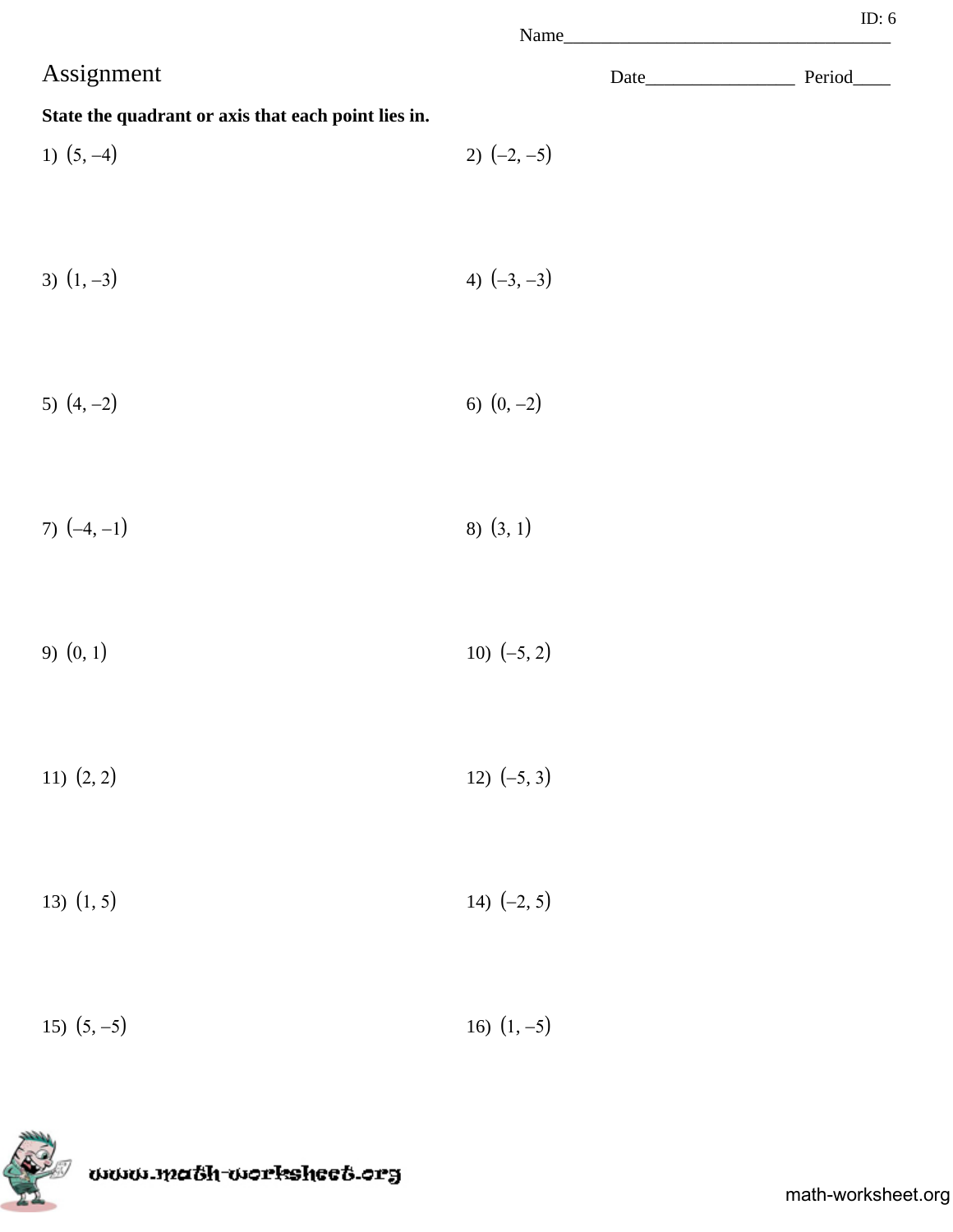| 17) $(-4, -4)$ | 18) $(4, -3)$ |
|----------------|---------------|
|----------------|---------------|

$$
19) (-5, -1) \t\t\t\t20) (3, -1)
$$

$$
21) (-5, 0) \t\t\t\t\t22) (-2, 2)
$$

23)  $(5, 3)$  24)  $(2, 3)$ 

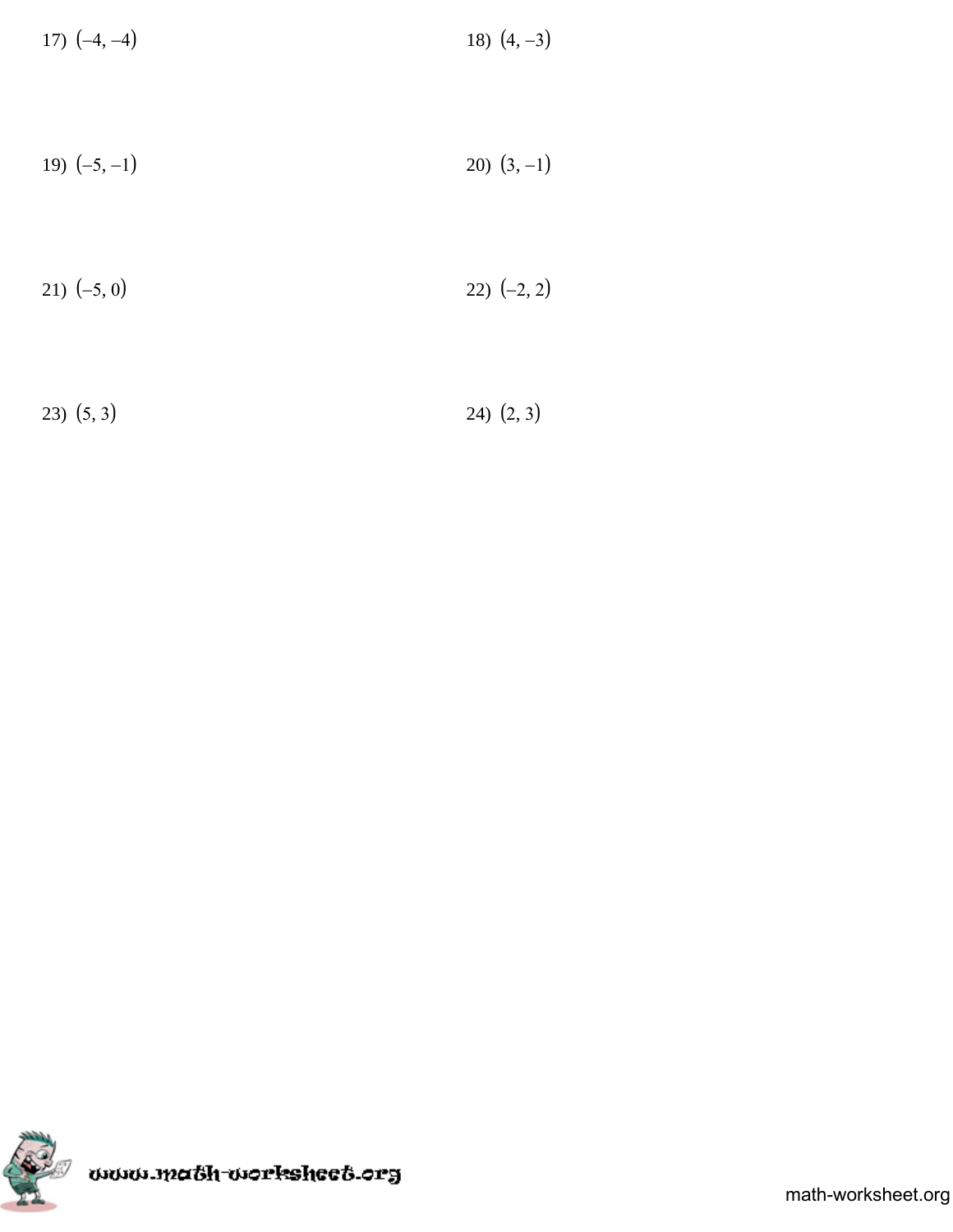## Answers to Assignment (ID: 6)

| $1)$ IV      | $2)$ III    | $3)$ IV   | $4)$ III |
|--------------|-------------|-----------|----------|
| $5)$ IV      | $6)$ y-axis | $7)$ III  | 8) I     |
| $9)$ y-axis  | $10)$ II    | $11)$ I   | $12)$ II |
| $13)$ I      | 14) II      | $15)$ IV  | 16) IV   |
| $17)$ III    | 18) IV      | $19)$ III | 20) IV   |
| $21)$ x-axis | $22)$ II    | $23)$ I   | $24)$ I  |

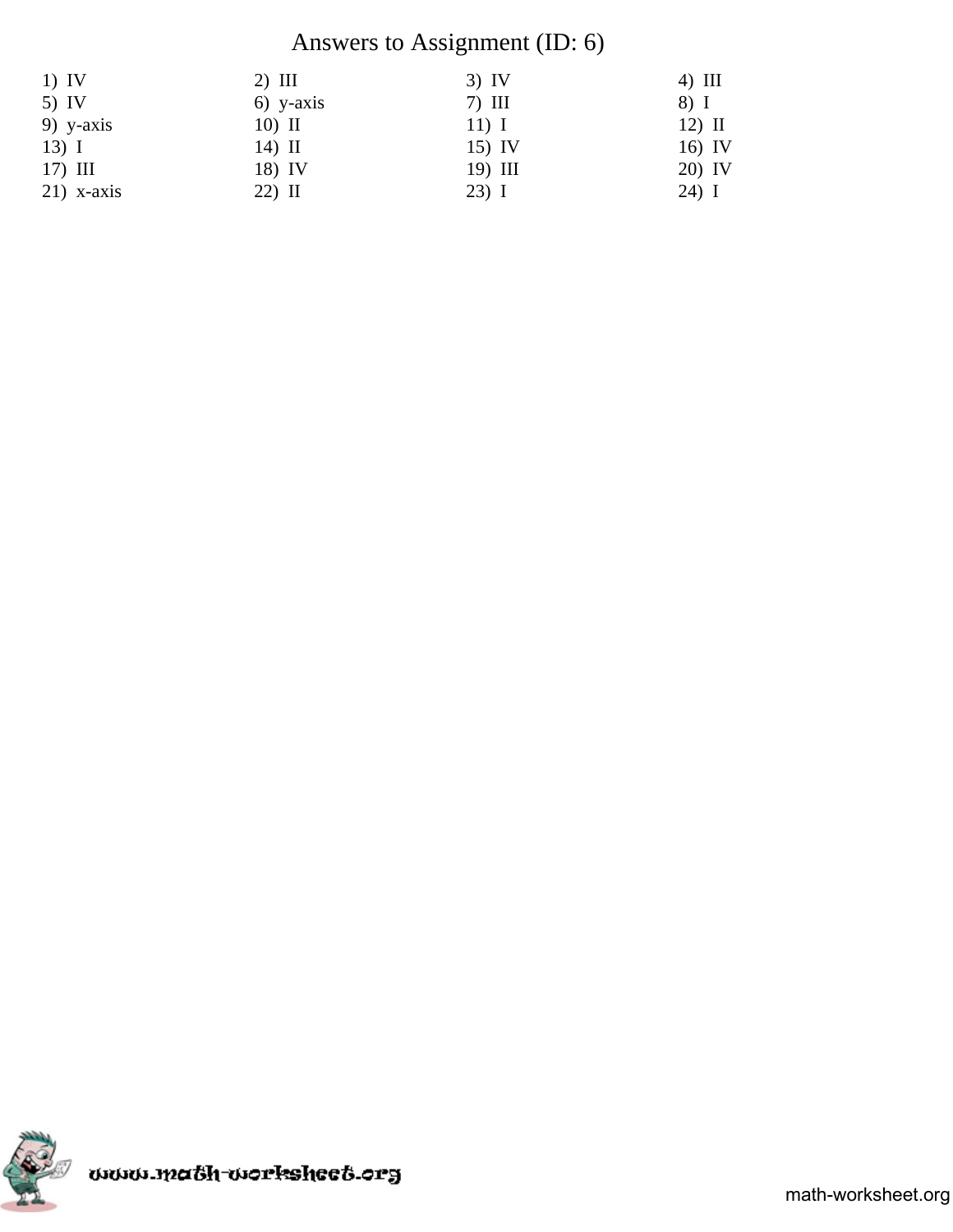|                                                     |                | Name | ID: $7$    |
|-----------------------------------------------------|----------------|------|------------|
| Assignment                                          |                |      | Period____ |
| State the quadrant or axis that each point lies in. |                |      |            |
| 1) $(-3, 4)$                                        | $2)$ $(4, 5)$  |      |            |
|                                                     |                |      |            |
| 3) $(1, -5)$                                        | 4) $(-3, -4)$  |      |            |
|                                                     |                |      |            |
| 5) $(3, -4)$                                        | 6) $(-1, -3)$  |      |            |
|                                                     |                |      |            |
| 7) $(-4, -3)$                                       | 8) $(2, -2)$   |      |            |
|                                                     |                |      |            |
| 9) $(-5, 0)$                                        | $10)$ $(2, 0)$ |      |            |
|                                                     |                |      |            |
|                                                     |                |      |            |
| 11) $(-3, 1)$                                       | 12) (5, 2)     |      |            |
|                                                     |                |      |            |
| 13) $(4, 4)$                                        | 14) $(0, 5)$   |      |            |
|                                                     |                |      |            |
| 15) $(-4, 5)$                                       | 16) $(4, -5)$  |      |            |

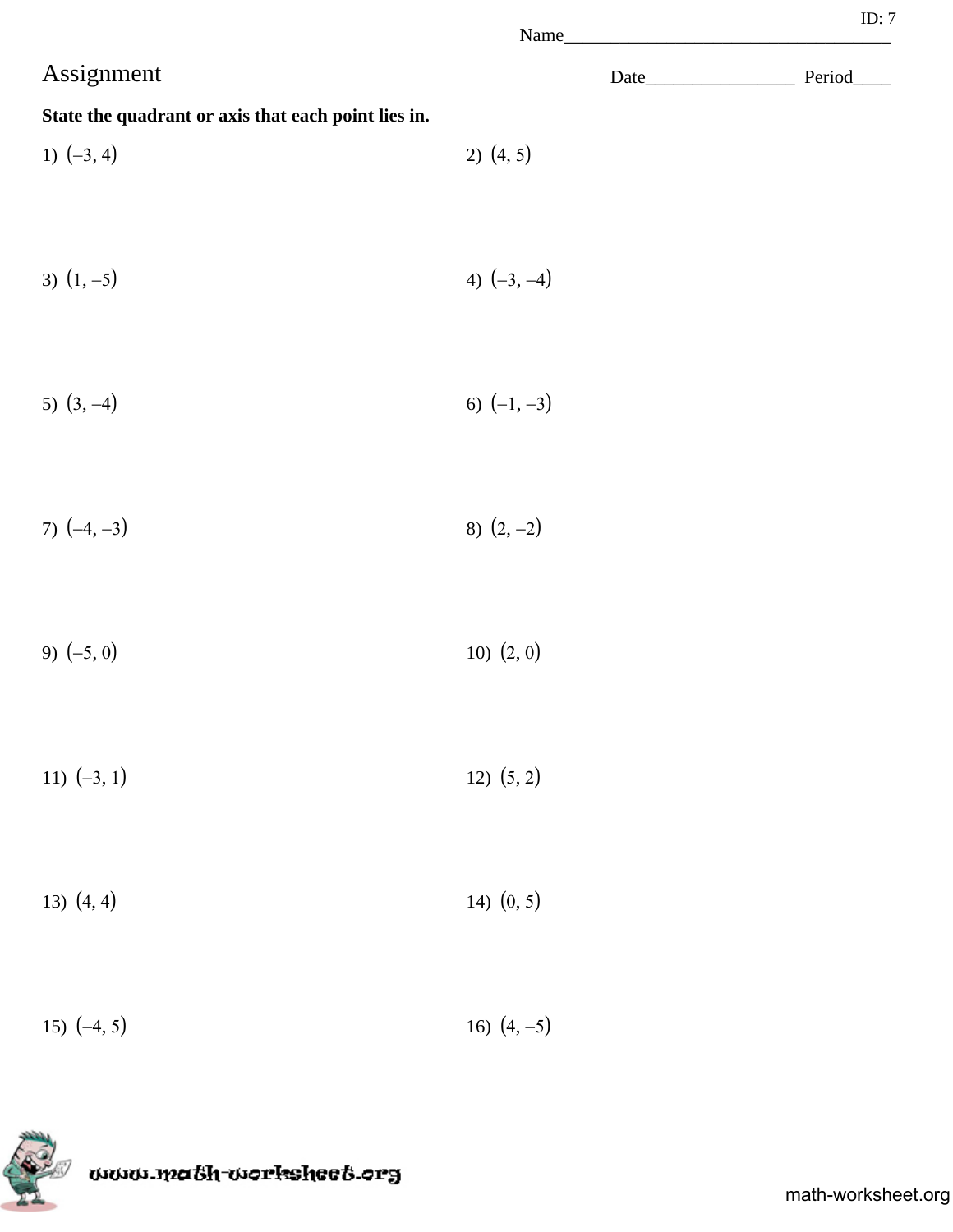| 17) $(-1, -5)$ | 18) $(-5, -3)$ |
|----------------|----------------|
|----------------|----------------|

$$
(5,3) \t\t\t\t\t\t20) (-1,-2)
$$

$$
(1,-1) \t(22) (4,1)
$$

$$
23) (0,2) \t\t\t\t24) (-3,2)
$$

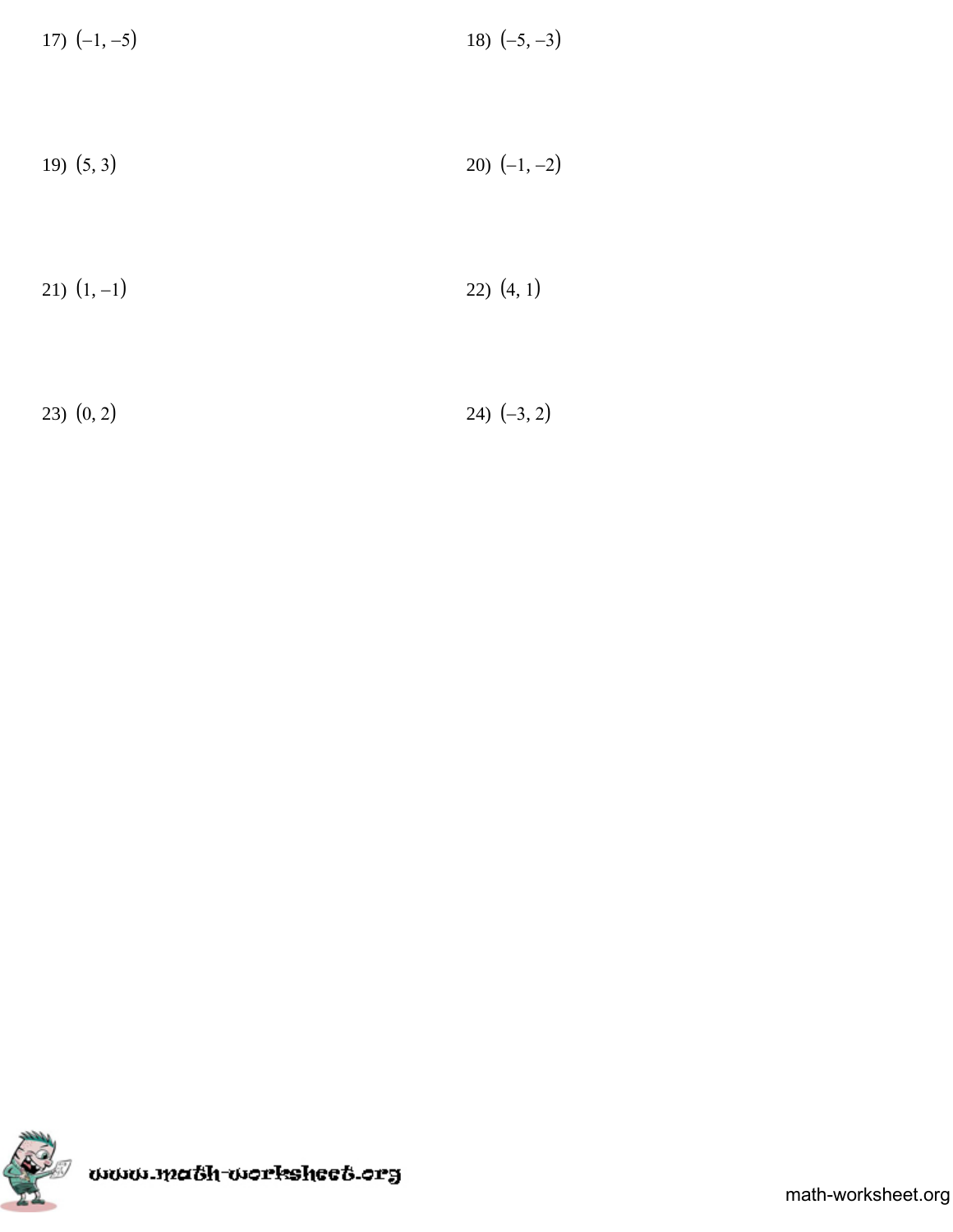## Answers to Assignment (ID: 7)

| $1)$ II     | $2)$ I       | $3)$ IV      | $4)$ III |
|-------------|--------------|--------------|----------|
| $5)$ IV     | $6)$ III     | $7)$ III     | 8) IV    |
| $9)$ x-axis | $10)$ x-axis | $11)$ II     | $12)$ I  |
| $13)$ I     | $14)$ y-axis | $15)$ II     | $16)$ IV |
| $17)$ III   | 18) III      | $19)$ I      | 20) III  |
| 21) IV      | $22)$ I      | $23)$ y-axis | $24)$ II |

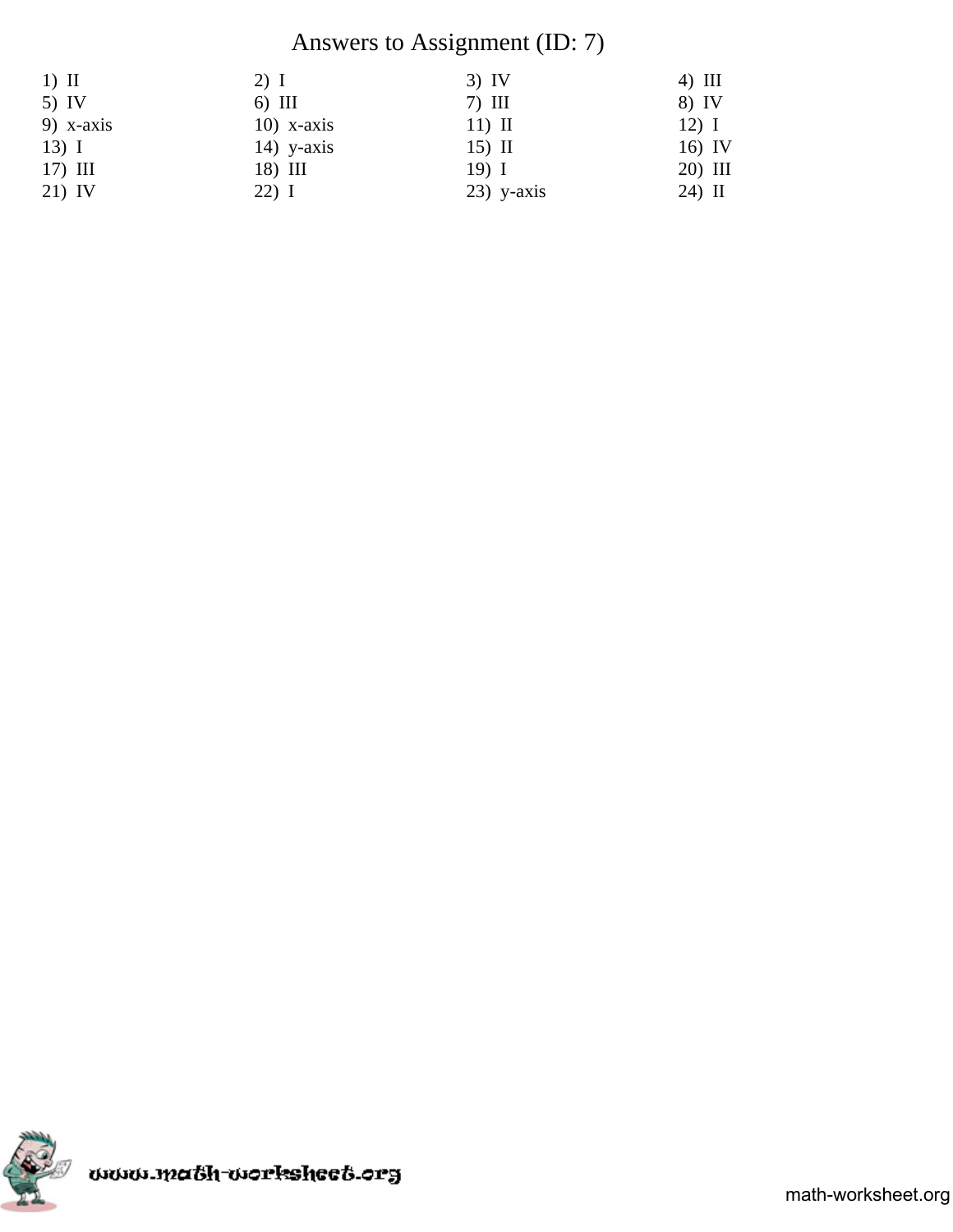|                                                     | Name_          |             |
|-----------------------------------------------------|----------------|-------------|
| Assignment                                          |                | Period_____ |
| State the quadrant or axis that each point lies in. |                |             |
| 1) $(3, 4)$                                         | 2) $(-1, 3)$   |             |
| 3) $(-4, 5)$                                        | 4) $(3, 5)$    |             |
| 5) $(-1, -5)$                                       | 6) $(-5, -5)$  |             |
| 7) $(2, -4)$                                        | 8) $(-2, -3)$  |             |
| 9) $(1, -1)$                                        | 10) $(-3, -1)$ |             |
| 11) $(-4, -2)$                                      | $12)$ $(3, 2)$ |             |
| 13) $(-4, 1)$                                       | 14) $(5, -3)$  |             |
| 15) $(2, 4)$                                        | 16) $(0, 3)$   |             |

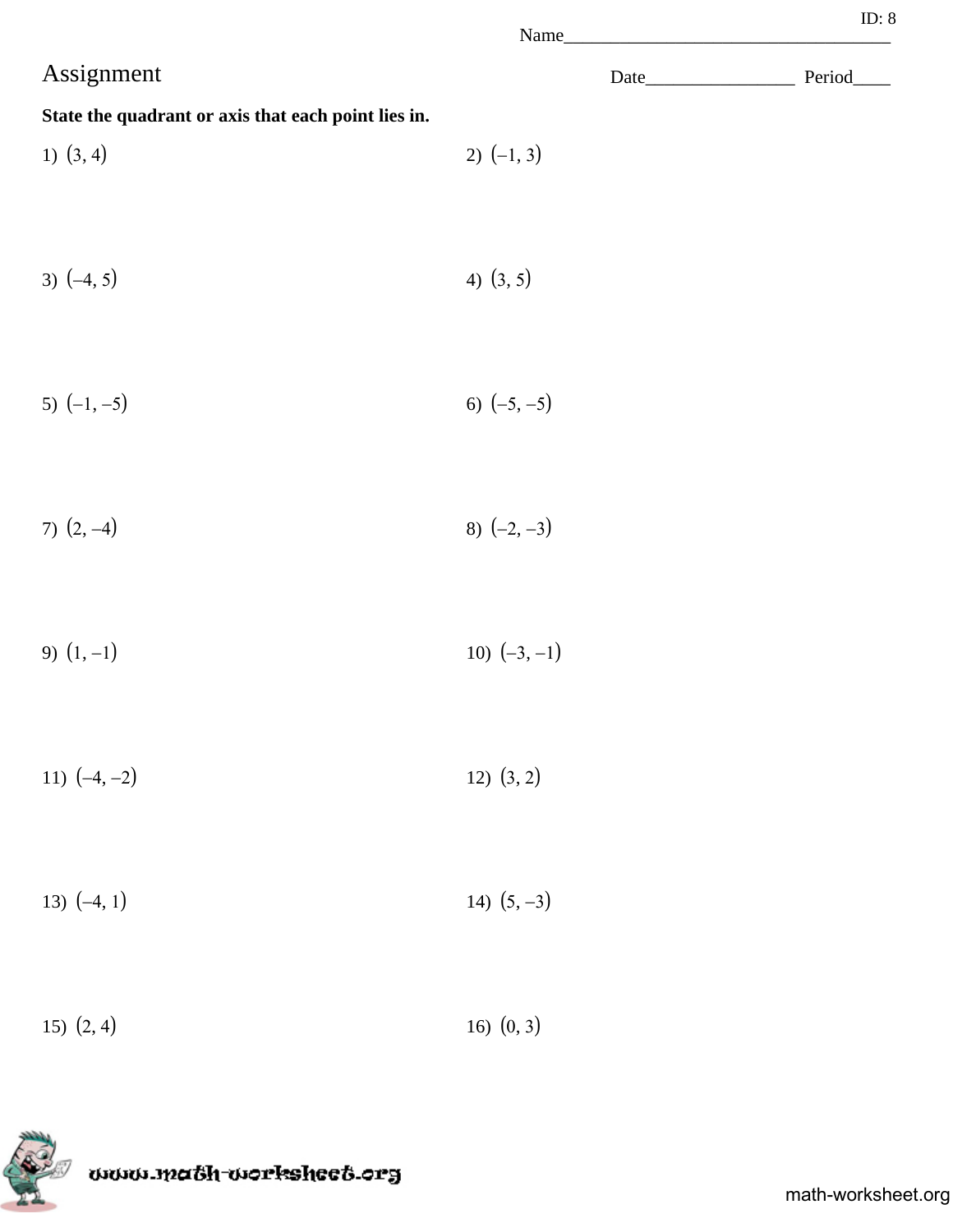| 17) $(-1, 5)$ | 18) $(-5, 5)$ |
|---------------|---------------|
|---------------|---------------|

$$
(1, -4) \qquad \qquad 20) (-2, -4)
$$

$$
(1, -3) \qquad \qquad 22) \ (4, -2)
$$

23)  $(-5, 0)$  24)  $(3, 1)$ 

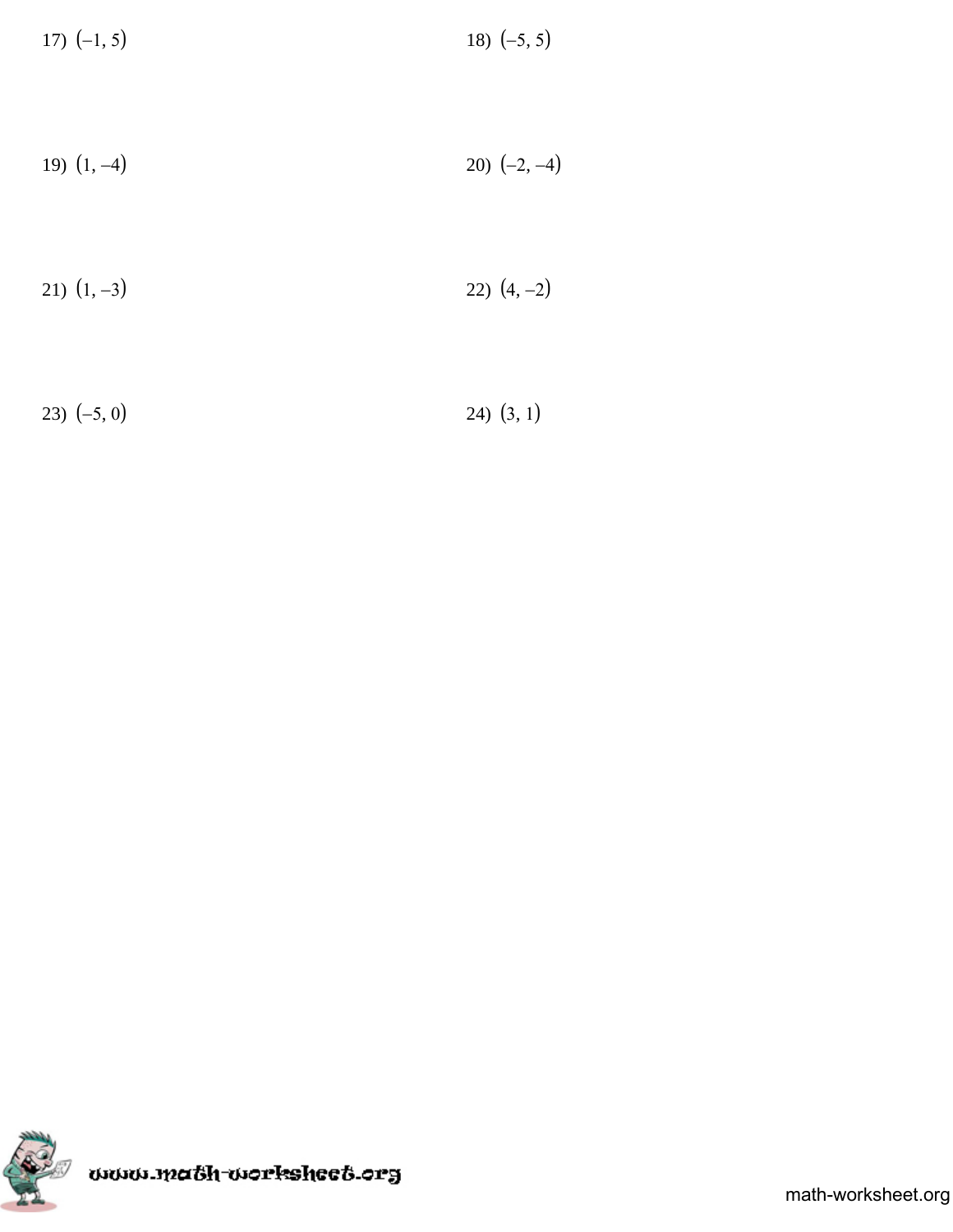## Answers to Assignment (ID: 8)

| $1)$ I   | $2)$ II  | $3)$ II      | 4) I         |
|----------|----------|--------------|--------------|
| $5)$ III | $6)$ III | $7)$ IV      | 8) III       |
| 9) IV    | 10) III  | $11)$ III    | $12)$ I      |
| $13)$ II | 14) IV   | $15)$ I      | $16)$ y-axis |
| $17)$ II | $18)$ II | $19)$ IV     | 20) III      |
| 21) IV   | 22) IV   | $23)$ x-axis | $24)$ I      |

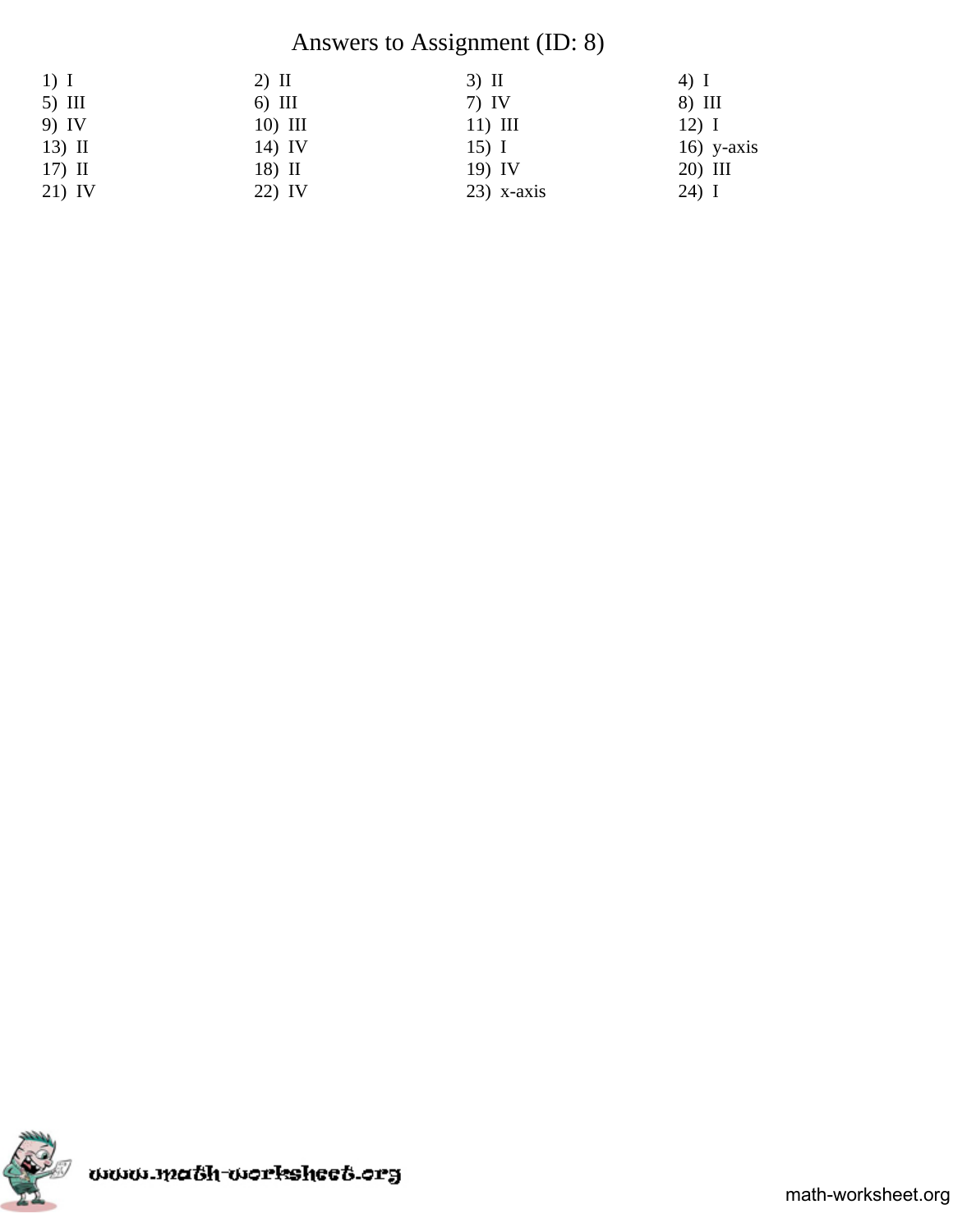|                                                     |               | ID: 9      |
|-----------------------------------------------------|---------------|------------|
| Assignment                                          |               | Period____ |
| State the quadrant or axis that each point lies in. |               |            |
| 1) $(0, -1)$                                        | 2) (2, 3)     |            |
|                                                     |               |            |
| 3) $(-5, 2)$                                        | 4) $(2, -2)$  |            |
|                                                     |               |            |
| 5) $(5, 5)$                                         | 6) $(2, 5)$   |            |
|                                                     |               |            |
| 7) $(-3, -5)$                                       | 8) $(-3, 1)$  |            |
|                                                     |               |            |
| 9) $(-3, -3)$                                       | 10) $(-1, 0)$ |            |
|                                                     |               |            |
| 11) $(-4, -1)$                                      | 12) (2, 0)    |            |
|                                                     |               |            |
| 13) $(-1, 1)$                                       | 14) $(5, 2)$  |            |
|                                                     |               |            |
| 15) $(-3, 3)$                                       | 16) $(5, 3)$  |            |
|                                                     |               |            |

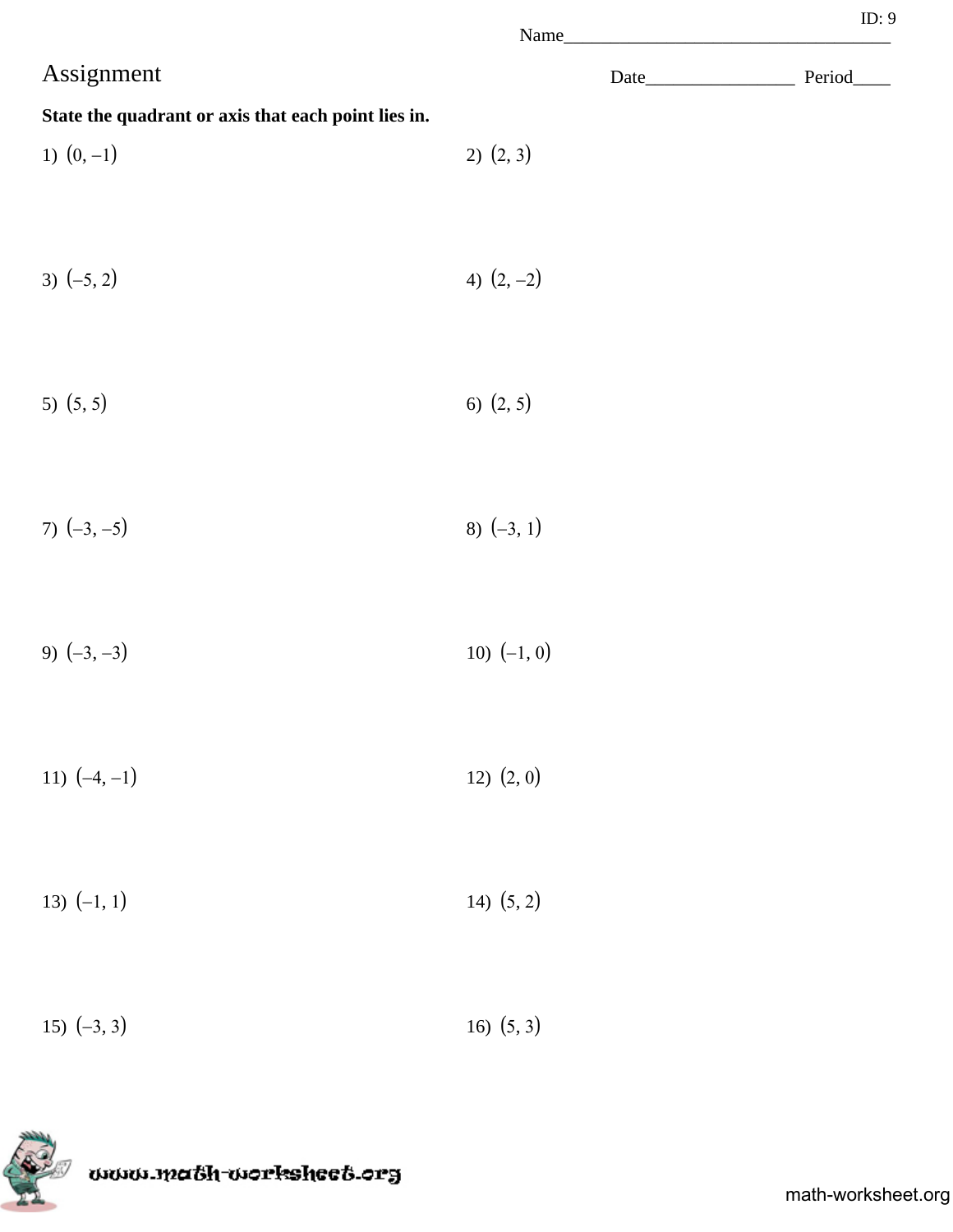| 17) $(-4, 1)$ | 18) $(-3, 5)$ |
|---------------|---------------|
|---------------|---------------|

$$
(4, -4) \t\t\t\t\t\t20) (2, 4)
$$

$$
21) (-1, -3) \t\t\t\t\t22) (-5, -1)
$$

23)  $(5, 0)$  24)  $(2, 1)$ 

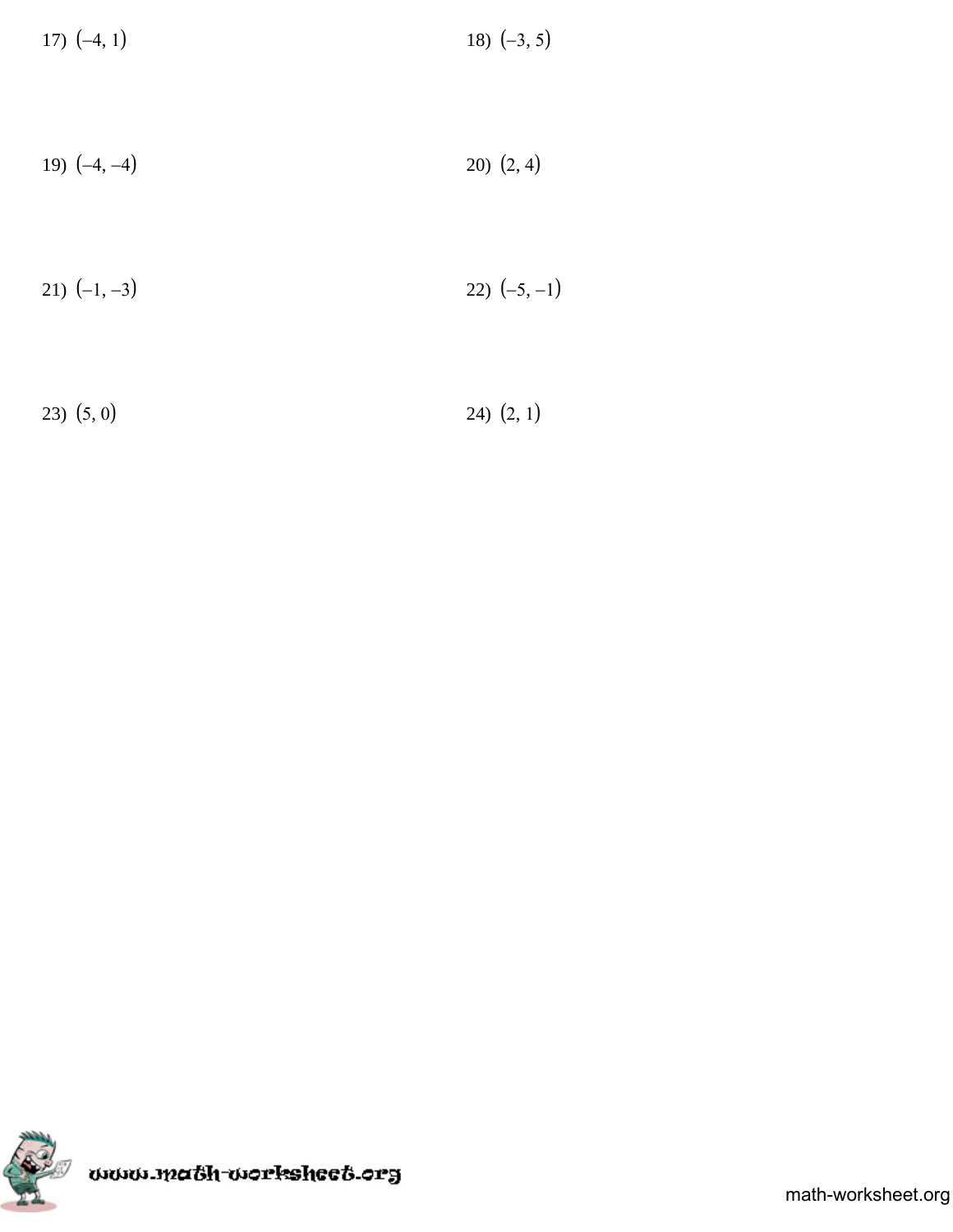# Answers to Assignment (ID: 9)

| $1)$ y-axis | 2) I          | $3)$ II      | $4)$ IV      |
|-------------|---------------|--------------|--------------|
| $5)$ I      | 6) I          | $7)$ III     | 8) II        |
| 9) III      | $10$ ) x-axis | $11)$ III    | $12)$ x-axis |
| $13)$ II    | $14)$ I       | $15)$ II     | $16)$ I      |
| $17)$ II    | $18)$ II      | 19) III      | $20)$ I      |
| $21)$ III   | $22)$ III     | $23)$ x-axis | $24)$ I      |

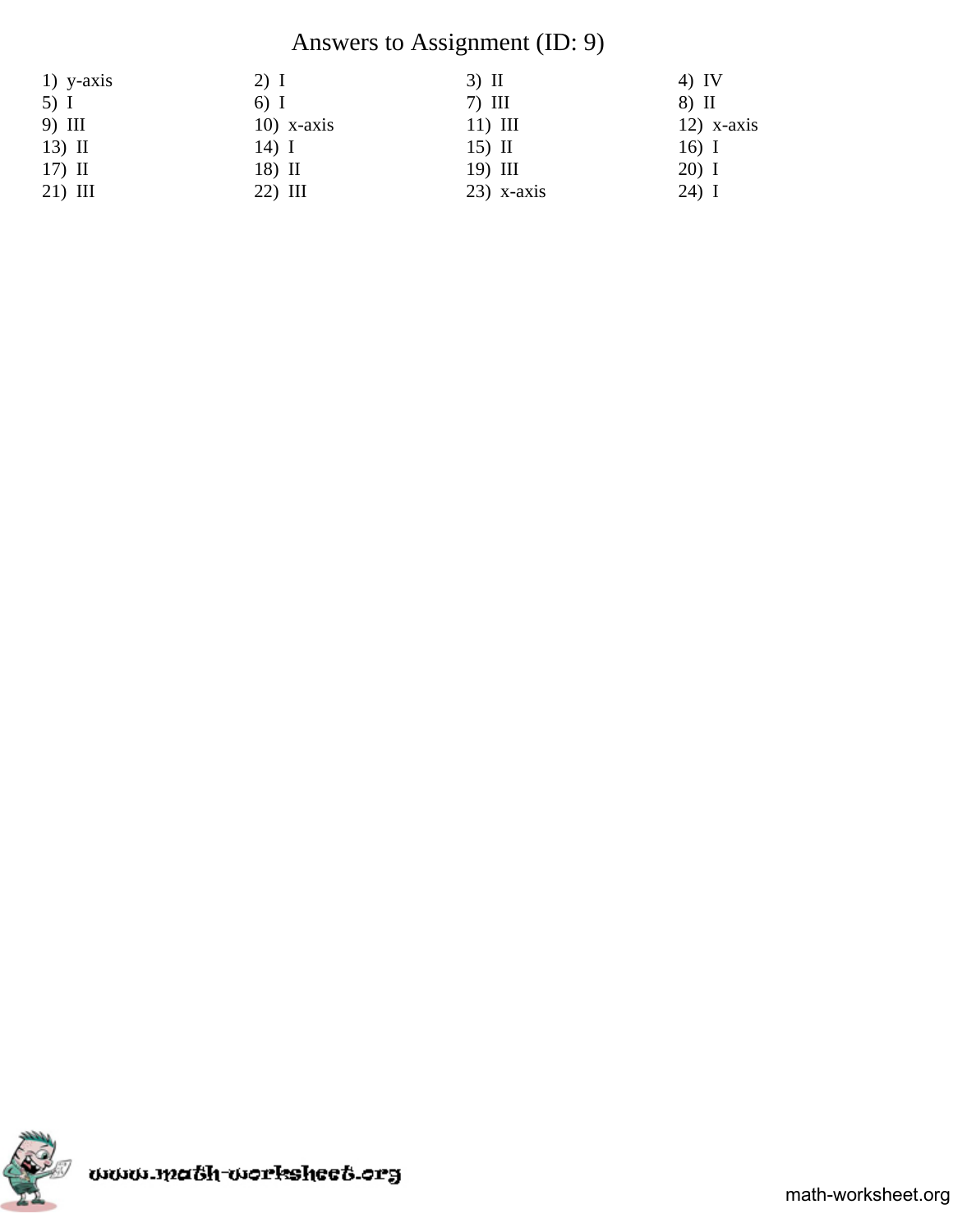|                                                     |                | Name | ID: $10$   |
|-----------------------------------------------------|----------------|------|------------|
| Assignment                                          |                |      | Period____ |
| State the quadrant or axis that each point lies in. |                |      |            |
| 1) $(-2, 1)$                                        | $2)$ $(0, 4)$  |      |            |
| 3) $(-3, 4)$                                        | 4) $(1, 4)$    |      |            |
| 5) $(-1, 5)$                                        | 6) $(-4, -5)$  |      |            |
| 7) $(3, -4)$                                        | 8) $(-1, -3)$  |      |            |
| 9) $(-3, -3)$                                       | 10) $(2, -2)$  |      |            |
| 11) $(-2, -2)$                                      | 12) $(-2, -5)$ |      |            |
| $13)$ $(1, 1)$                                      | 14) $(-3, 1)$  |      |            |
| $15)$ $(5, 2)$                                      | 16) $(0, 2)$   |      |            |

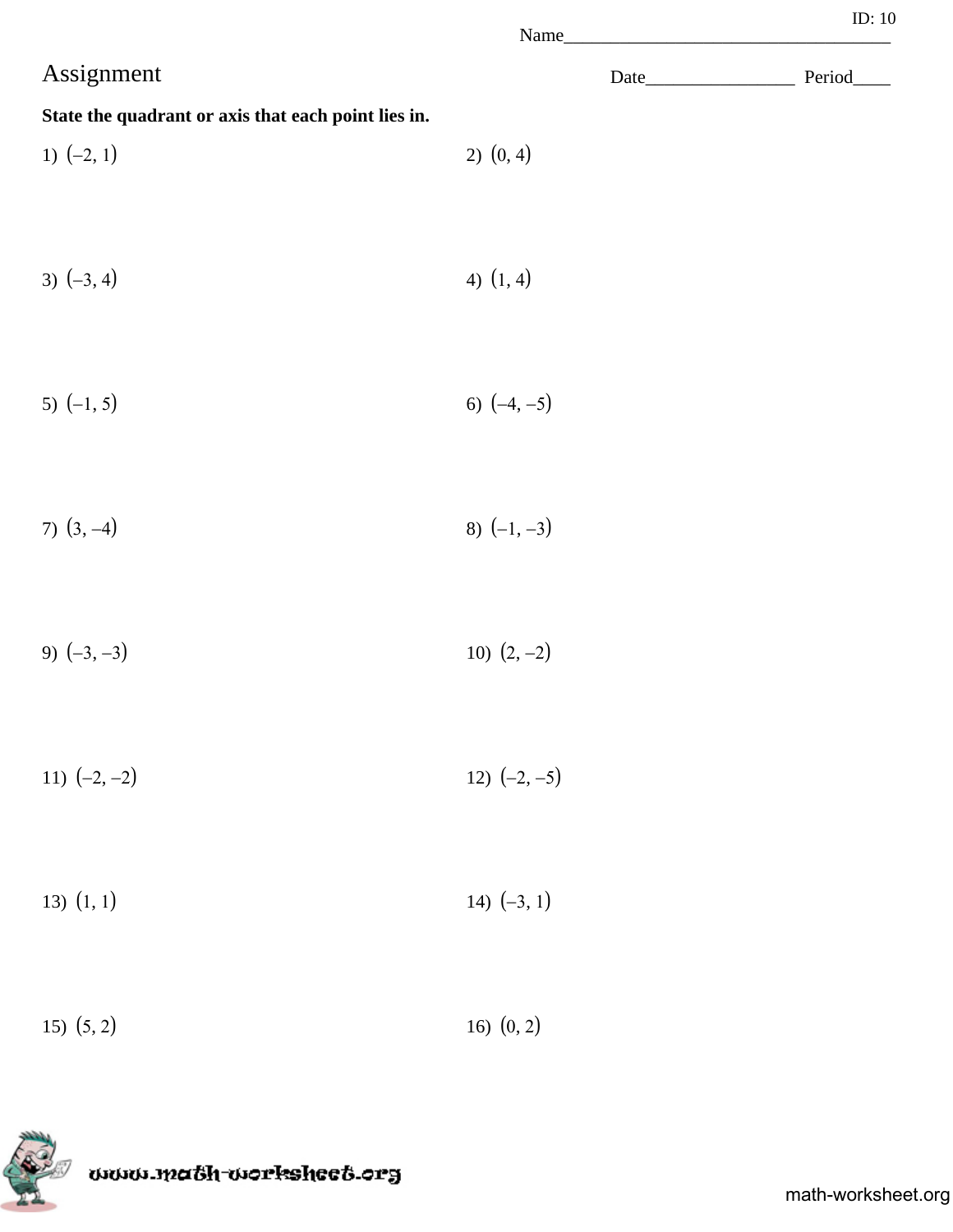| 17) $(5, -4)$ | 18) $(3, 4)$ |
|---------------|--------------|
|---------------|--------------|

$$
19) (0, 5) \t\t\t\t\t20) (-1, -5)
$$

$$
21) (-5, -4) \qquad \qquad 22) (1, -2)
$$

23)  $(5, -1)$  24)  $(4, -3)$